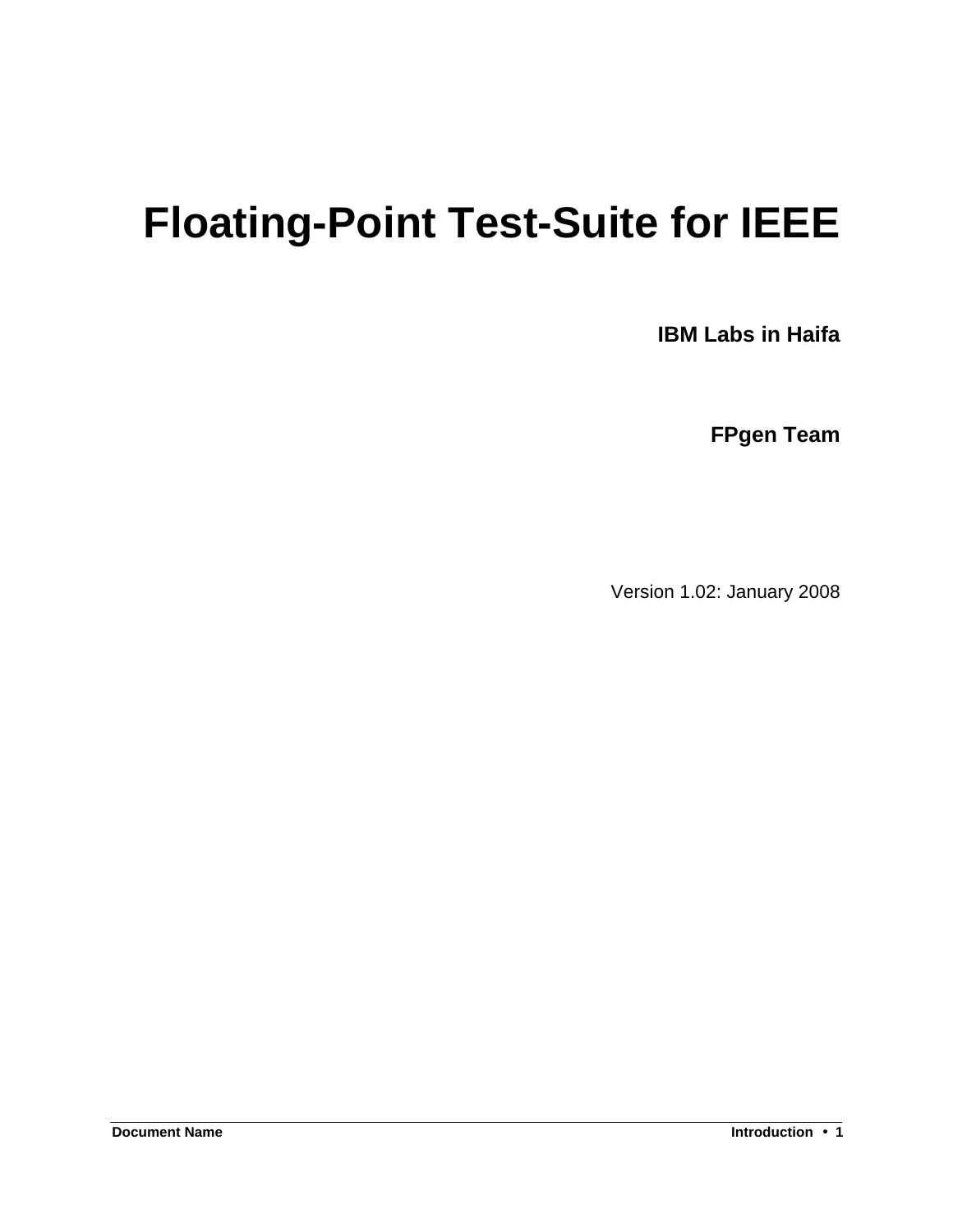#### **Notices**

First version (June 2004)

For information, contact Merav Aharoni.

International Business Machines Corporation provides this publication "as is" without warranty of any kind, either express or implied. Some states do not allow disclaimer of express or implied warranties in certain transactions; therefore this statement may not apply to you.

This publication may contain technical inaccuracies or typographical errors. While every precaution has been taken in the preparation of this document, the publisher and author assume no responsibility for errors or omissions. Nor is any liability assumed for damages resulting from the use of the information contained herein. Changes are periodically made to the information herein; these changes will be incorporated in new editions of the publication. IBM may make improvements and/ or changes in the product(s) and/or the program(s) described in this publication at any time.

IBM may have patents or pending patent applications covering subject matter in this document. The furnishing of this document does not give you any license to these patents. You can send license inquiries, in writing, to the IBM Director of Commercial Relations, IBM Corporation.

The following terms, used in this publication, are trademarks or service marks of corporations in the United States or other countries:

IBM IBM Corporation

#### **Change History**

| <b>Version</b> | Author        | Date     | <b>Change Description</b>                                                                                                                                  |  |
|----------------|---------------|----------|------------------------------------------------------------------------------------------------------------------------------------------------------------|--|
| $\Omega$       | Merav Aharoni | 02/28/04 | Initial version for binary floating-point                                                                                                                  |  |
| 0.9            | Meray Aharoni | 06/13/04 | Added decimal test-suite<br>$\mathbf{1}$ .                                                                                                                 |  |
|                |               |          | Removed model "All Exponents"<br>2.                                                                                                                        |  |
|                |               |          | Renumbered the models<br>3.                                                                                                                                |  |
|                |               |          | Added rounding mode " $\wedge$ "<br>4.                                                                                                                     |  |
|                |               |          | Minor syntax corrections<br>5.                                                                                                                             |  |
| 0.91           | Sigal Asaf    | 07/29/04 | Adding details to chapter $4 -$ Syntax of the Test Cases                                                                                                   |  |
| 0.93           | Raviv Nagel   | 12/6/04  | Many changes in the binary models. Some overlapping<br>models fixed. Some models were reduced to a more<br>reasonable size. Added Round-To-Integral models |  |
| 0.94           | Merav Aharoni | 02/23/05 | Renamed model B6 to Tiny Rounding Intermediate<br>Tasks, and removed the overflow tasks from it.                                                           |  |
|                |               |          | B20 was simplified to constrain only the intermediate<br>result.                                                                                           |  |
|                |               |          | Updated syntax of examples                                                                                                                                 |  |
| 1.0            | Merav Aharoni | 04/20/05 | First official version posted to test case web site                                                                                                        |  |
|                |               |          | B20 – changed name and simplified model                                                                                                                    |  |
|                | Raviv Nagel   | 05/03/05 | Removed unnecessary chapters at the end                                                                                                                    |  |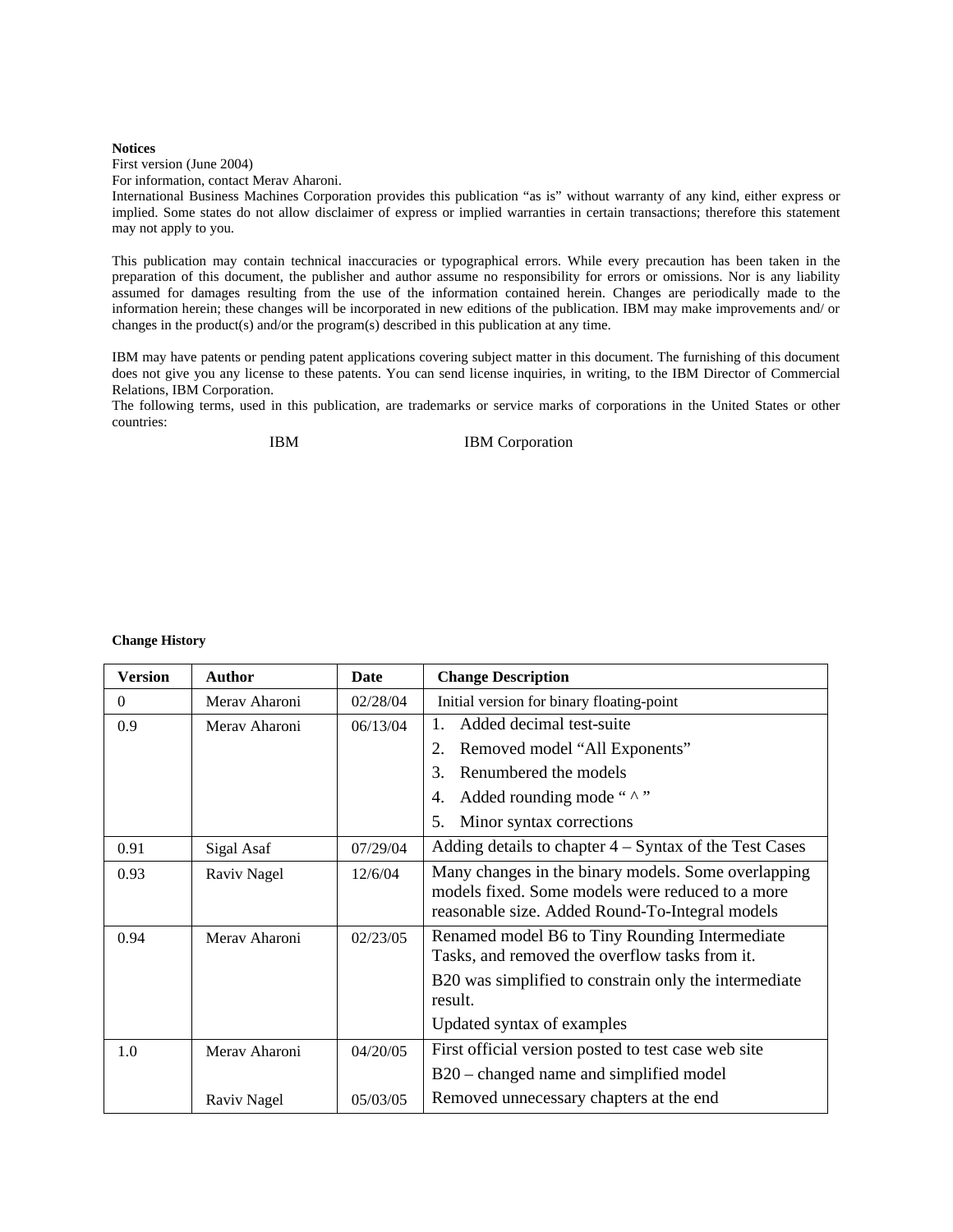| 1.01 | Meray Aharoni   | 04/24/05 | Updated chapter $4 -$ Syntax of the Test Cases |
|------|-----------------|----------|------------------------------------------------|
| 1.02 | Anatoly Koyfman | 01/24/08 | Updated chapter $4 -$ Syntax of the Test Cases |

Copyright IBM Corporation 2004. All rights reserved..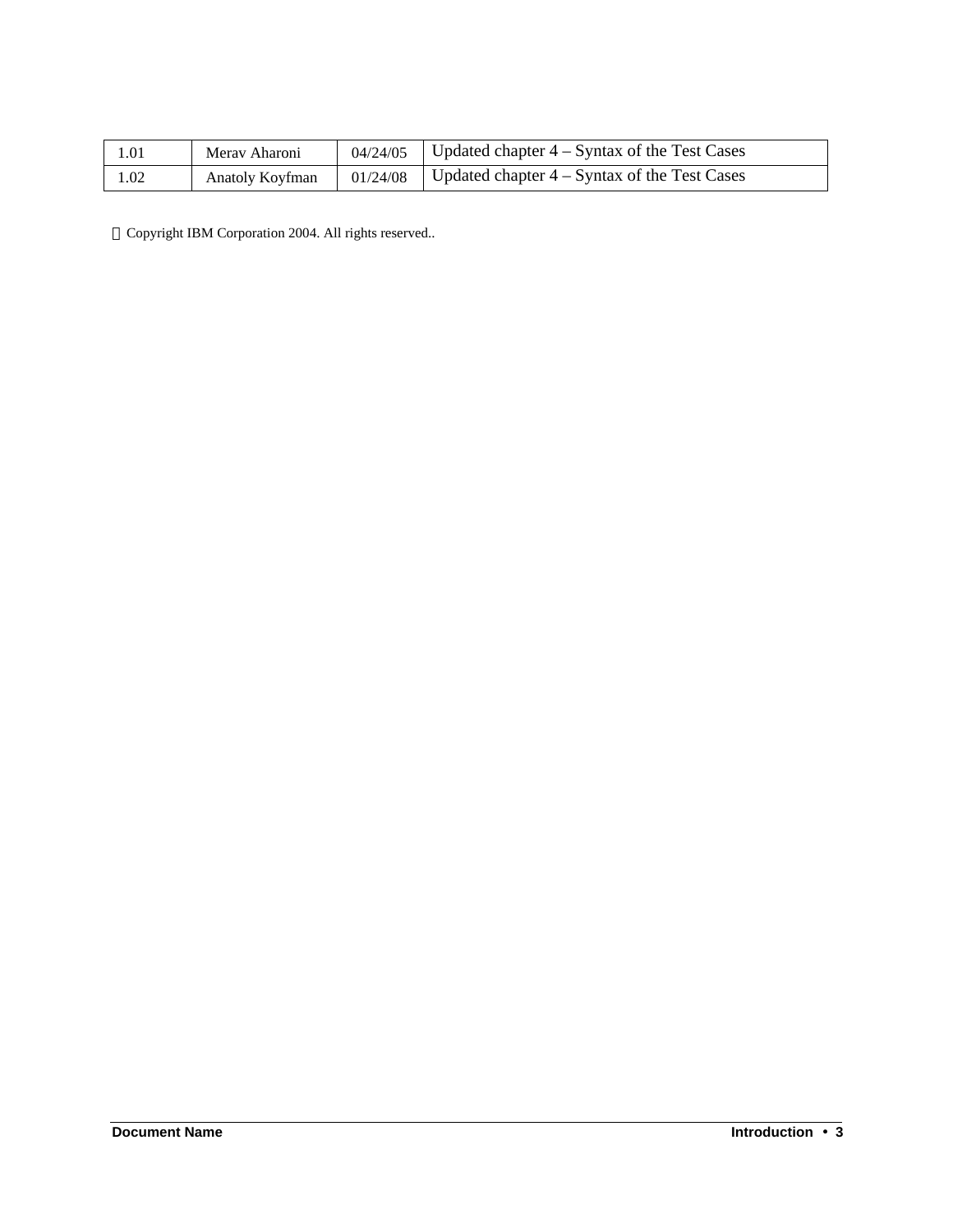# **Contents**

| <b>Introduction</b>                           | 6              |
|-----------------------------------------------|----------------|
|                                               |                |
| <b>Methodology</b>                            | $\overline{7}$ |
| <b>Terminology Used in Model Descriptions</b> | 9              |
| <b>Syntax of the Test Cases</b>               | 12             |
| <b>Binary Models</b>                          | 15             |
|                                               |                |
|                                               |                |
|                                               |                |
|                                               |                |
|                                               |                |
|                                               |                |
|                                               |                |
|                                               |                |
|                                               |                |
| <b>Decimal Terminology</b>                    | 26             |
|                                               |                |
|                                               |                |
|                                               |                |
|                                               |                |
|                                               |                |
|                                               |                |
|                                               |                |
|                                               |                |
| <b>Decimal Models</b>                         | 29             |
|                                               |                |
|                                               |                |
|                                               |                |
|                                               |                |
|                                               |                |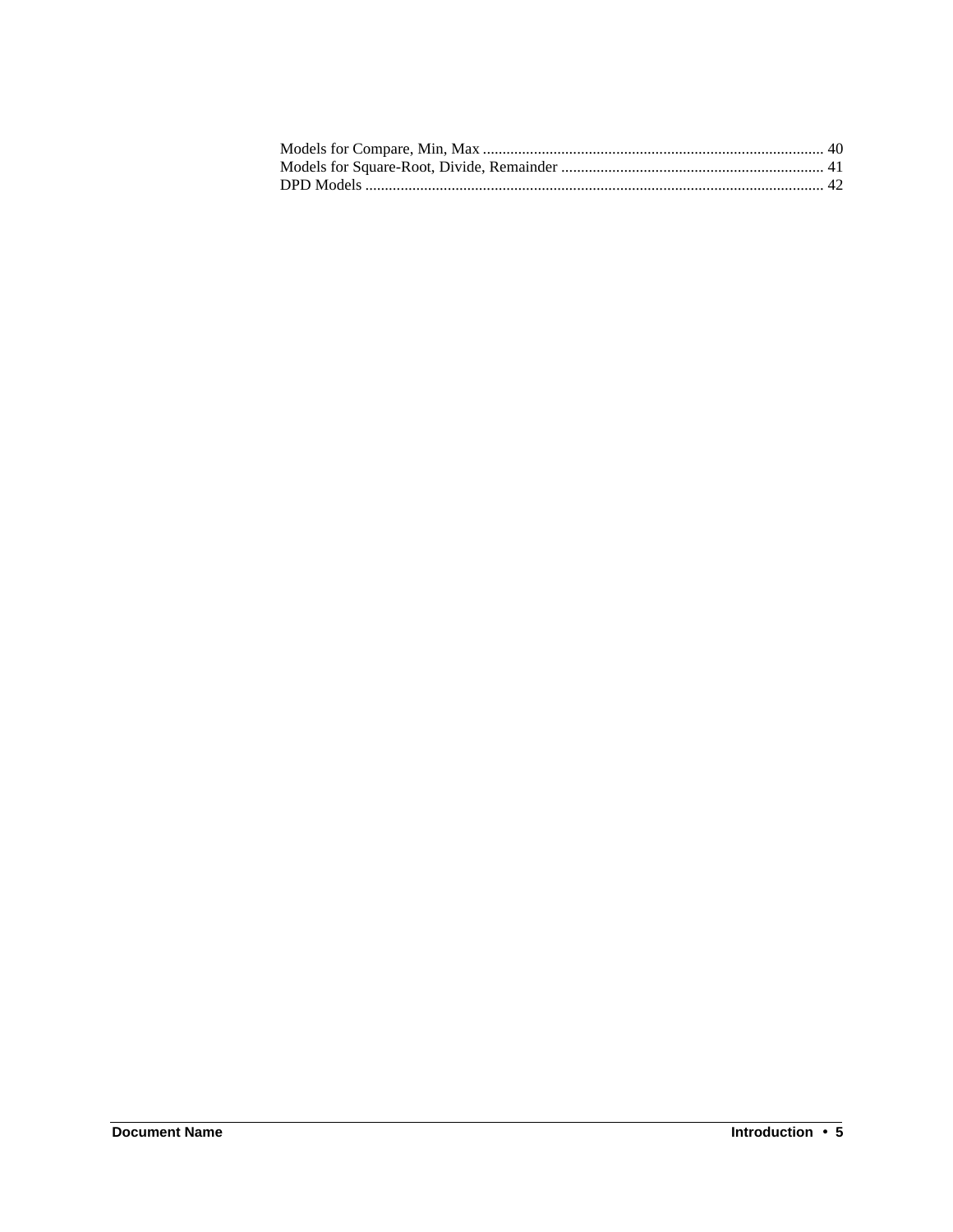**Chapter 1** 

# **Introduction**

### **Overview**

This document contains a detailed description of a proposed test-suite for floating-point, conforming to the IEEE 754R standard. This document includes an explanation of the approach taken, a proposed syntax for the test files, and a detailed list of models for binary floating-point and decimal floating-point. Finally we will send the test-suites themselves for both binary and decimal. We welcome all suggestions, as well as comments and questions.

The test-suite will contain tests that target basic formats specified in the IEEE 754R standard. These include binary32, binary64, binary128, decimal32, decimal64, and decimal128. We will supply test-cases for the following operations: add, subtract, multiply, divide, fused multiply-add, square root, remainder, compare, min, max, round to integer, convert float to float, convert float to integer, convert integer to float, and convert and round float to integral value.

Regarding the arithmetic operations, we currently plan to support only the operations for which all operands have the same format.

The structure of this document is as follows: in chapter 2 we explain the methodology used in constructing the test-suite; in chapter 3 we define terms that will be used in the model descriptions; the syntax of the test files is described in chapter 4; chapter 5 contains a description of the binary models; chapters 6 and 7 contain a description of the decimal models, appendix 8 defines a schedule for completion of the remaining components of the test-suite; and appendix 9 lists some open issues.

We view this document as a draft version. We still intend to augment and modify the proposal models. The purpose of this draft is to present a broad impression of the scope of the test-suite, and to provide an opportunity for feedback.

### **Chapter 2**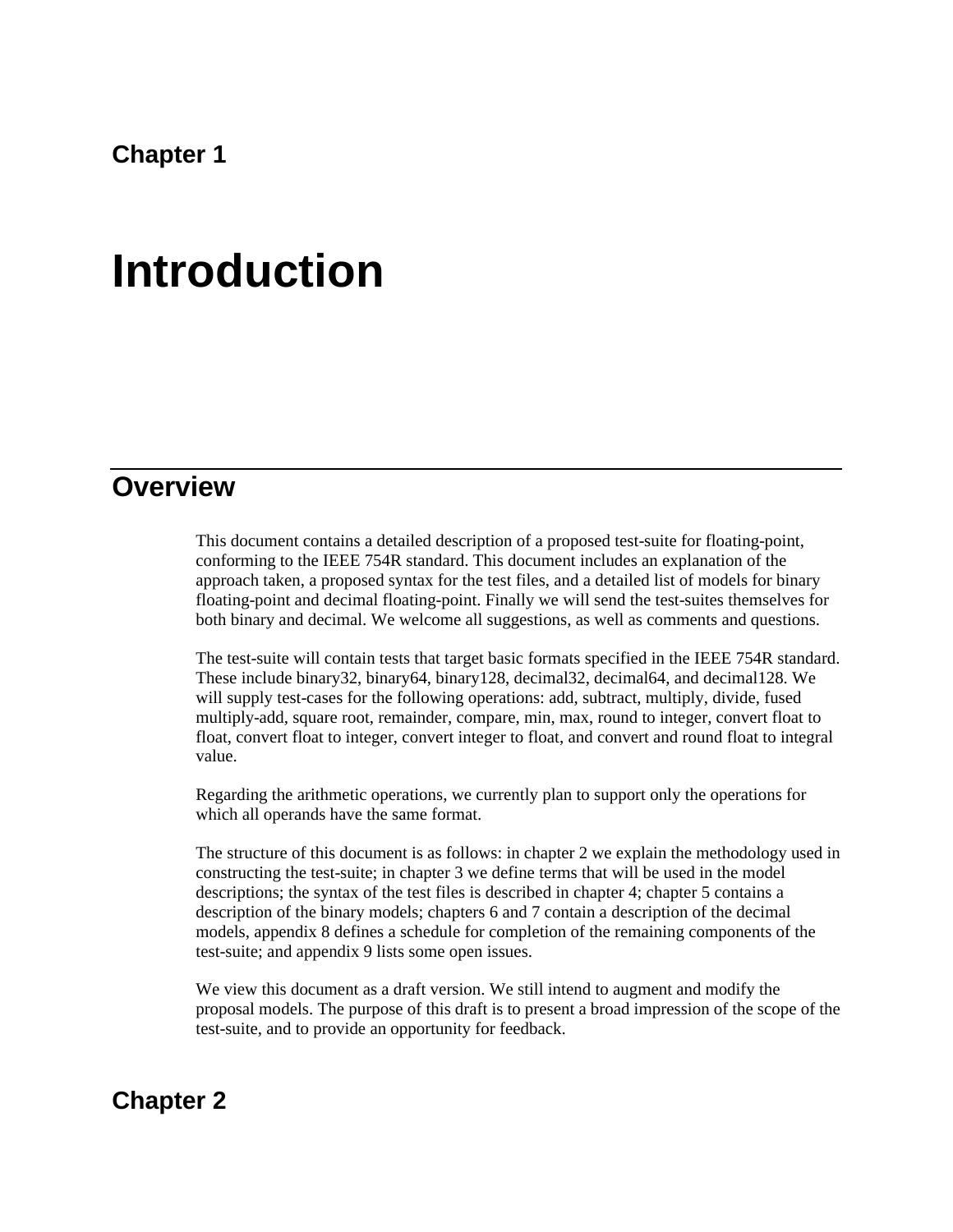# **Methodology**

The approach taken in the construction of this test-suite is to first define a high level test-plan, and then to generate a suite of test-cases that cover the test plan. The test plan is created by identifying subspaces that are interesting in terms of verification. These subspaces are defined as *verification tasks*. We group together sets of related tasks into *coverage models.* When we say 'related tasks', we mean that a model is not simply an arbitrary grouping of the tasks, but rather a set of tasks that target a certain floating-point area, or some particular feature of floating-point.

Having defined the models, we proceed to provide, for each of these tasks, a *test-case* that *covers* this task; in other words, a test case is a member of the subspace we wish to test. The test suite comprises a set of files that correspond to coverage models described in this document. Every test case in these files covers a task of the model. The test cases are generated by use of a random test generator, FPgen. More information concerning FPgen can be found in [1] and in

http://www.haifa.il.ibm.com/projects/verification/fpgen/

Note that models will often contain tasks for which no test-case can be generated. Therefore, in general, the number of test-cases in a test file may be less than the number of defined tasks. For example, in the model (B1) Floating-point basic types, the addition of two positive Norm inputs cannot result in a negative Norm result. The reason for leaving these tasks in the definition of the model is that this allows describing them in a concise and general manner. Many of the models are defined using the Cartesian product between two or more lists of constraints. This manner of expression is very clear and compact, but may contain impossible combinations.

In addition, there are cases where different models have one or more tasks in common. We prefer not to remove such redundant tasks, in order to maintain the completeness of each model, and the independence of one model from another.

The models are partitioned into two categories:

- ß *Operation-general models* These models are not dependent on operation semantics, and are therefore applicable to all floating-point operations.
- **•** Operation-specific models Each of these models is suitable for one or more specific floating-point operations, and targets special features of the operation semantics.

Every test case specifies values for the rounding mode, the enable bits, and the operands. The test cases are given in all the rounding modes specified by the standard. For models in which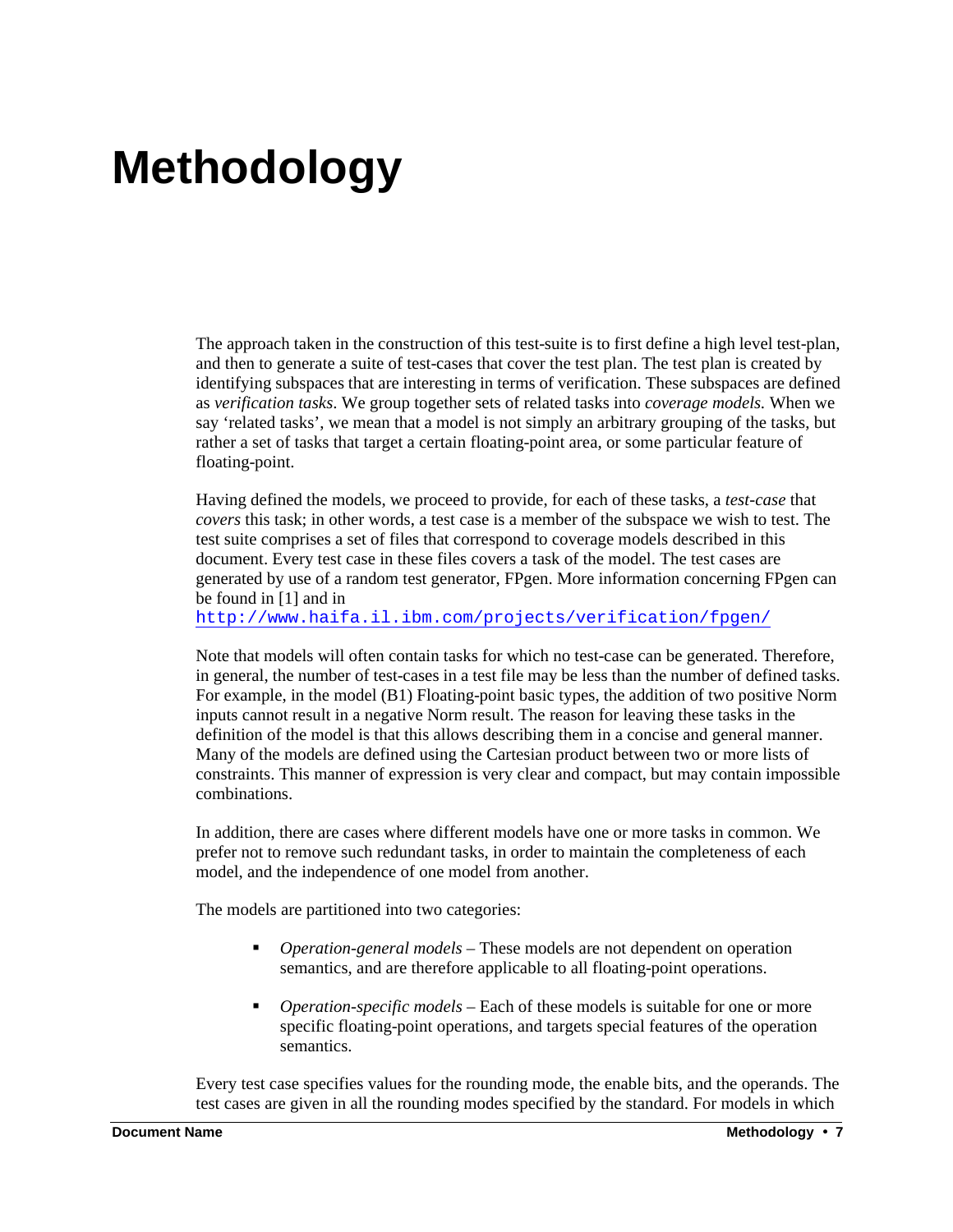the rounding mode is not significant, we provide test-cases in one randomly selected rounding mode. For models in which we deem the rounding mode significant, test-cases in all rounding modes will be provided.

The enable bits, as defined in the standard, are: inexact result, underflow, overflow, divide by zero, and invalid operation. Each enabled flag may take on the values ON and OFF. For models in which the enable bits are not significant, we provide test-cases in either of the two values, selected at random for each enable bit.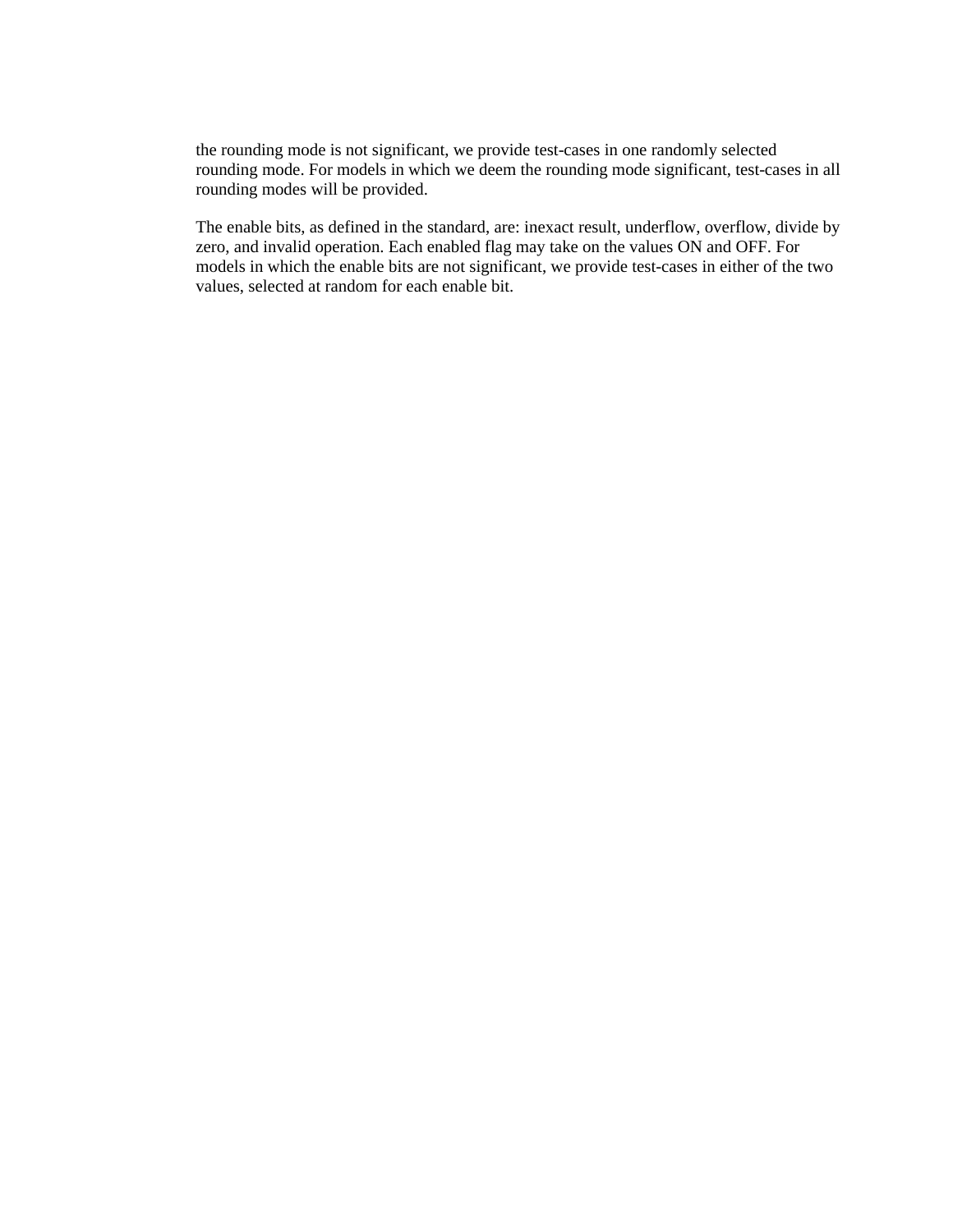### **Chapter 3**

# **Terminology Used in Model Descriptions**

In this chapter, we define the terms that will be used when describing the coverage models.

**Final result.** The final result is the output of the operation, following rounding.

**Intermediate result.** The standard requires every operation to be performed "as if it first produced an intermediate result correct to infinite precision and with unbounded range, and then rounded that result according to one of the modes". In order to cope with this requirement, we use an intermediate result with an extended range for the exponent, and extra precision for the significand.

For binary, we extend the significand to include one additional regular bit, named the *guard bit*, and one *sticky bit* which is one if and only if there were non-zero bits to the right of the guard bit.

For decimal, as for binary, we add one additional digit to the significand, named the *guard digit,* and the *sticky bit*, which is one if and only if there were non-zero digits to the right of the guard digit. Beside these, we add one additional bit, named the *rounded bit*. This bit is one if and only if there were any digits (including zeros), to the right of, and including, the guard bit. Thus, if the guard digit is non-zero, or the sticky bit is one then the rounded bit is one. But even if both the guard and sticky are zeros, the rounded bit will be one if there was a zero calculated for any of those positions.

The binary models described in this document assume the intermediate result is in normalized format. The decimal models assume the decimal point is positioned to the left of the guard digit.

**Extra bits.** The Extra Bits for binary floating–point are defined as all the bits that participate in the calculation of the sticky bit. The length of Extra Bits varies between different formats and different operations. For some arithmetic operations this number is finite, and for others it is infinite. For the latter, we use a reasonable number of bits for constraint purposes.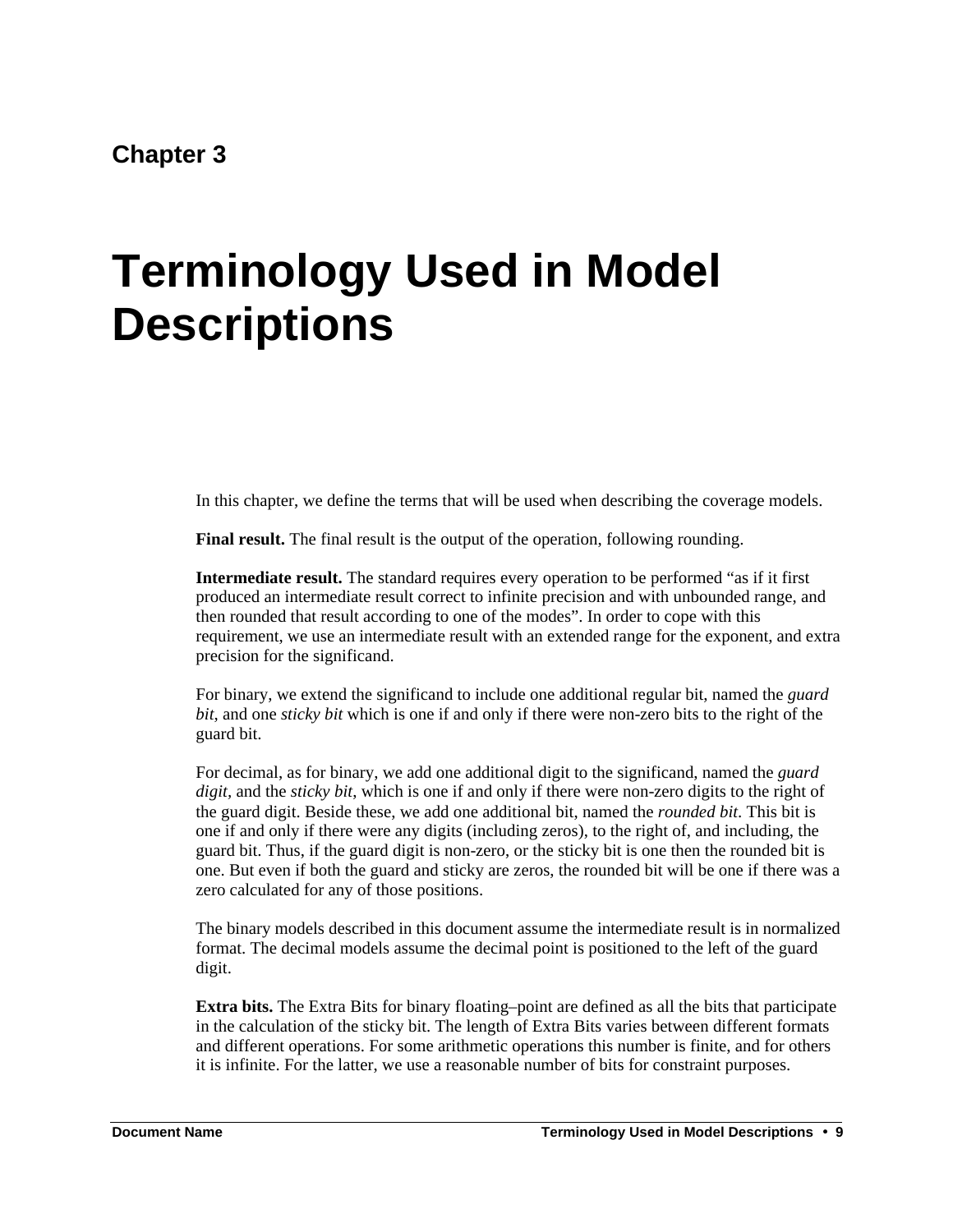**Extra digits.** For decimal floating point the definition is similar, the only difference being that the word "bits" is replaced by "digits.

**Ulp** or **Unit in the last place.** Ulp is defined as the value of a 1 in the last place of a number representation (Boston University, Computer Science Faculty). For the binary floating-point number  $b_0, b_1b_2...b_k * 2^m$ , ulp = 1  $* 2^{m-k}$ .

For the decimal floating-point number  $d_1d_2...d_k * 10^m$ , ulp =  $1 * 10^m$ .

**Shift.** Shift is the difference between the unbiased exponents of the input operands in add/subtract operations. In order to perform the operation, one of the operands is shifted so that both operands have the same exponent. This term applies also to the fused multiply-add type operation, with regard to the exponents of the addends.

**Cancellation.** Cancellation describes a situation that occurs in add/subtract operations, whereby the exponent of the result is lower than either of the exponents of the inputs. This occurs when the inputs are relatively close in magnitude. This term applies also to fused multiply-add operation, with regard to the exponents of the addends.

**Binary Mask.** A mask is a character representation used to denote a set of binary numbers. Each character of the mask belongs to the set  $\{0, 1, x\}$ , where x means this bit position may take on the values 0 or 1.

For example, the mask 0x111x represents the set {001110, 001111, 011110, 011111}.

**Decimal Mask.** See chapter 6 "Decimal Terminology".

**Precision.** We will use the definition from the IEEE 754R. We will denote the precision of a binary or decimal floating-point number by *p*.

| <b>Name</b>    | <b>Sign</b> | <b>Exponent</b>        | <b>Significand</b>  |
|----------------|-------------|------------------------|---------------------|
| Zero           | 0           | 000000                 | 000000              |
| MinSubNorm     | $\Omega$    | 000000                 | 000001              |
| <b>SubNorm</b> | $\Omega$    | 000000                 | [000001]<br>111111] |
| MaxSubNorm     | $\Omega$    | 000000                 | 111111              |
| MinNorm        | 0           | 000001                 | 000000              |
| <b>Norm</b>    | $\Omega$    | [000001,<br>$111110$ ] | XXXXXX              |
| <b>MaxNorm</b> | $\Omega$    | 111110                 | 111111              |
| Infinity       | 0           | 111111                 | 000000              |
| DefaultNaN     | $\Omega$    | 111111                 | 100000              |
| ONaN           | X           | 111111                 | 1xxxxx              |
| <b>SNaN</b>    | X           | 111111                 | [000001]            |

#### **Binary floating-point types**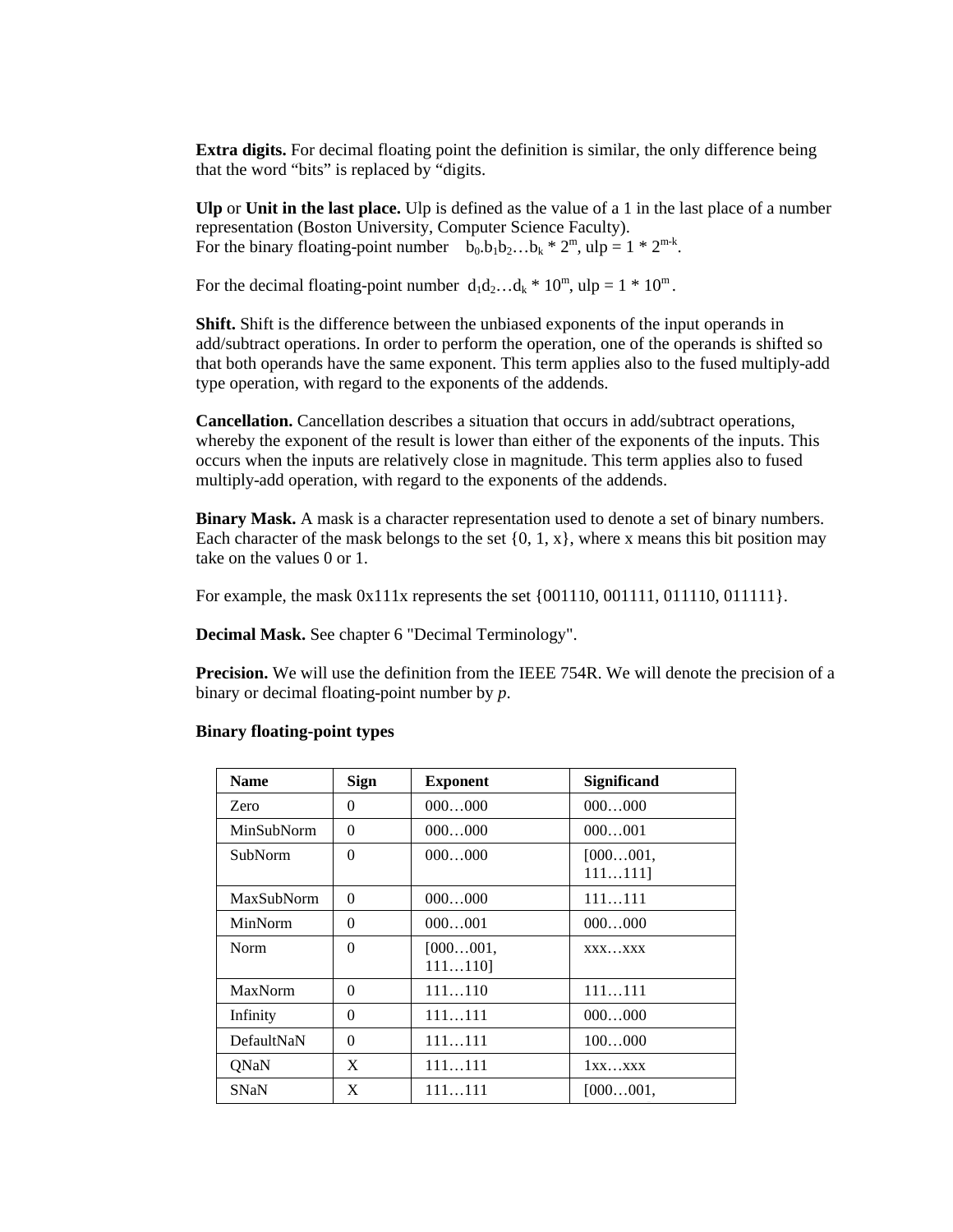|      |           |          | $011111$ ] |
|------|-----------|----------|------------|
| One. |           | 011111   | 000000     |
|      | _ _ _ _ _ | $-$<br>. |            |

*Table 1: Binary Floating-Point Types*

Note that all the basic types are defined to be positive. In the models, we usually have tests for both the positive and negative basic types.

**Decimal floating-point types.** See chapter 6 "Decimal Terminology".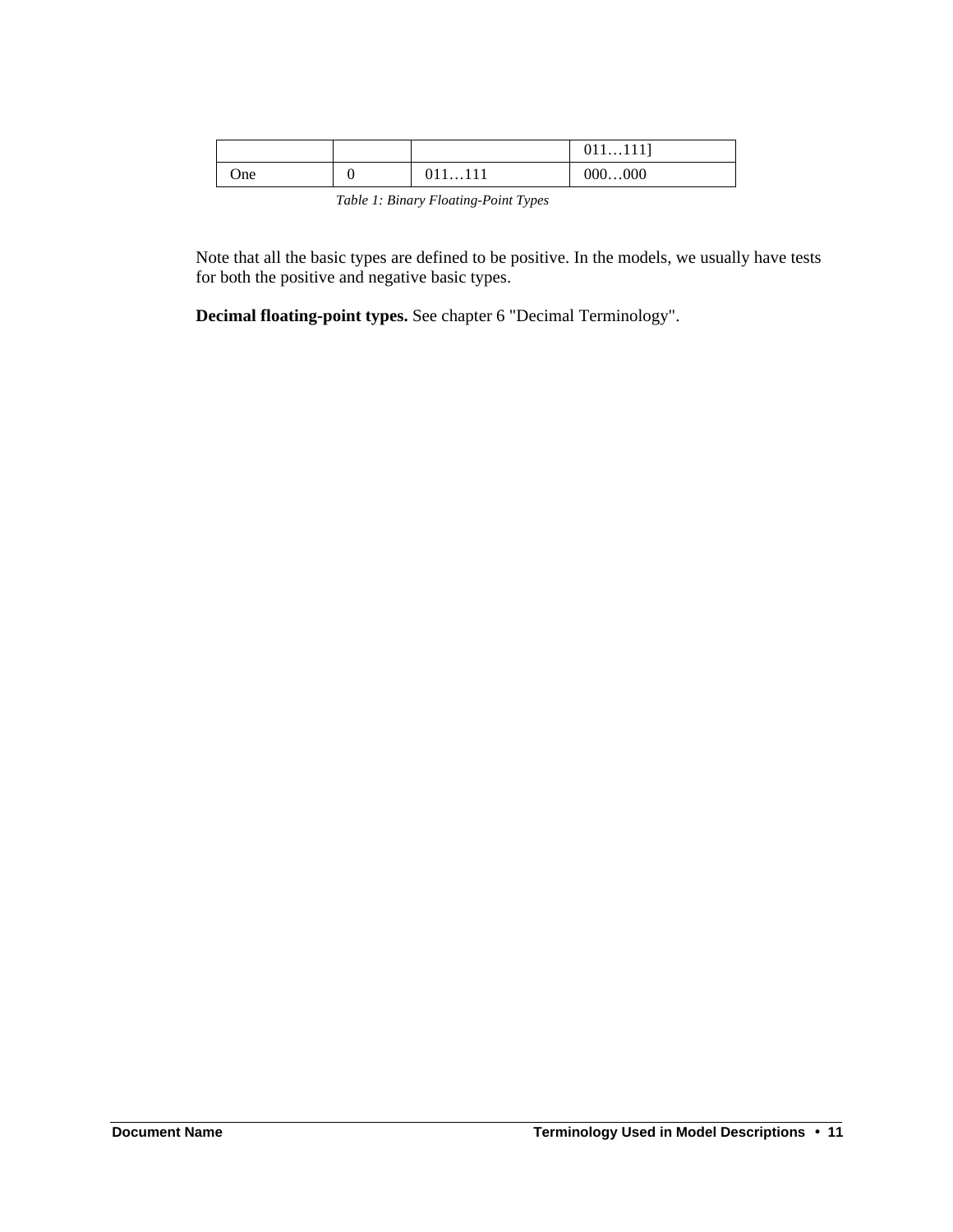### **Chapter 4**

# **Syntax of the Test Cases**

Every coverage model has one or more corresponding test files. The names of the files correspond to the names of the models, with the suffix .fptest.

Each test case appears on a separate line that contains, in the order given below:

- The operation: one of the following:  $+$  for add,  $-$  for subtract,  $*$  for multiply,  $/$  for divide, \*+ for fused multiply-add, V for square root, % for remainder, rfi for round float to int, cff for convert between different supported floating-point format, cfi for convert floating-point to integer, cif for convert integer to floatingpoint, cfd for convert to decimal character string, cdf for convert decimal character string to float, qC for quiet comparison, sC for signaling comparison, cp for copy,  $\sim$  for negate, A for abs, @ for copy sign, S for scalb, L for logb, Na for nextafter, ? for class, ?- for issigned, ?n for isnormal, ?f for isfinite, ?0 for iszero, ?s for issubnormal, ?i for is inf, ?N for isnan, ?sN for issignaling, ?N for isnan,  $\langle C \rangle$  for minnum,  $\langle C \rangle$  for maxnum,  $\langle A \rangle$  for minnummag,  $\langle A \rangle$  for maxnummag, =quant for samequantum, quant for quantize, Nu for next up, Nd for nextdown, eq for equivalent.
- The rounding mode: one of the following:  $>$  (positive infinity),  $<$  (negative infinity),  $0$  (zero),  $=0$  (nearest, ties to even), or  $=$  (nearest, ties away from zero). The "nearest, ties away from zero" rounding mode exists only for decimal operations only.
- ß Trapped exceptions: x (inexact/XE), u (underflow/UE), o (overflow/OE), z (division by zero/ZE) and i (invalid/VE).
- ß The data for input operands. See *Input and Output Operand Representation* below for more information about the data representation.
- ß A "->" sign, to separate inputs from results.
- ß The data for the outputs. See *Input and Output Operand Representation* below for more information about the data representation. In case no output is written, a # sign will appear in place of the output data. This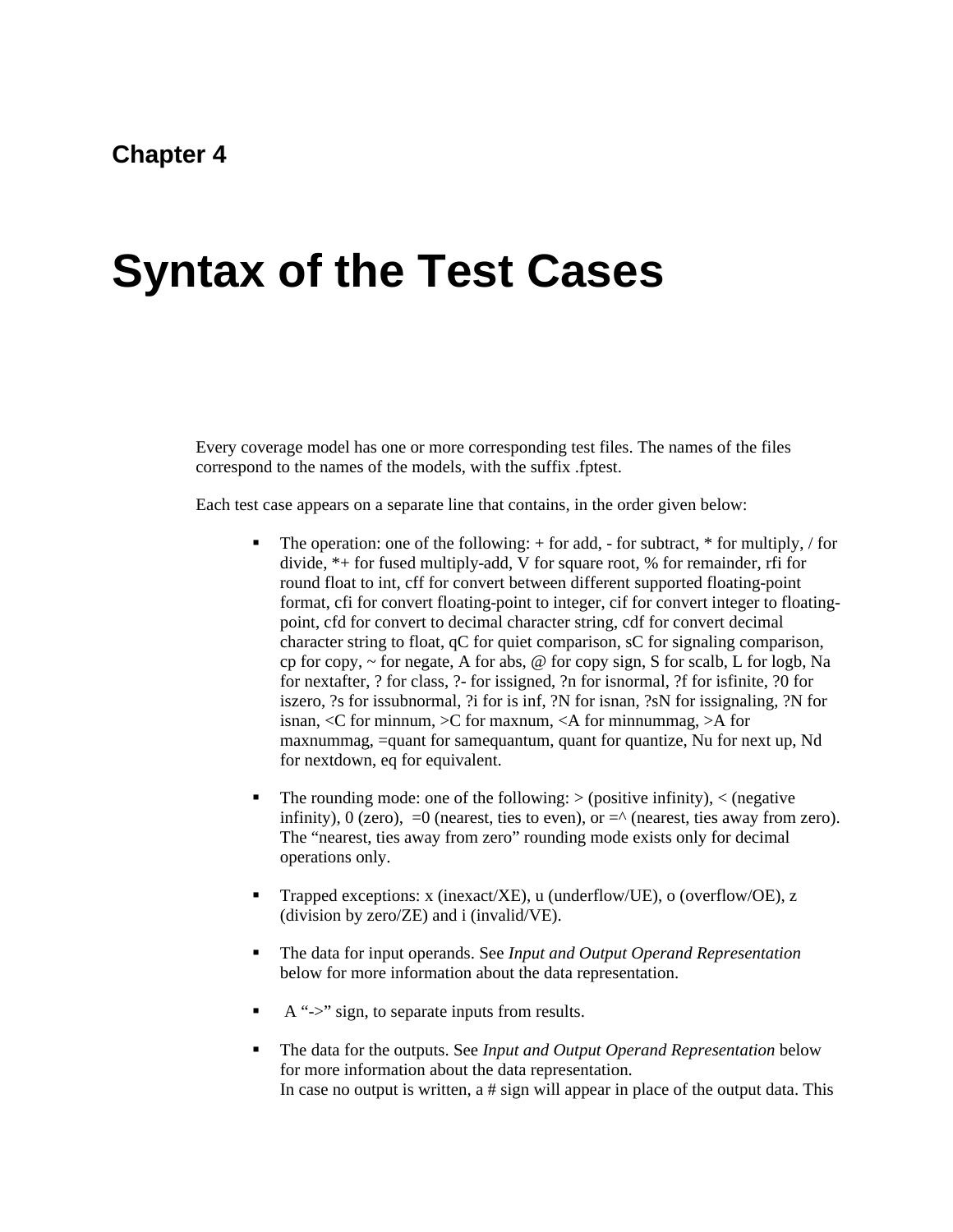may occur in the case the invalid exception is enabled and an invalid operation occurred.

Exceptions that occur following the operation: x (inexact),  $u/v/w$  (underflow), o (overflow), z (division by zero) and i (invalid). There are three flags for underflow since the standard permits an implementation to use any one of three different definitions of underflow: u indicates underflow due to tininess and "extraordinary" error, v indicates underflow due to tininess and inexactness where tininess is tested after rounding, and w indicates underflow due to tininess and inexactness, where tininess is tested before rounding. The enable bits are concatenated to one string.

#### **Input and Output Operand Representation**

| Data type                                  | Representation                                                                                                                                                                                                                          |  |
|--------------------------------------------|-----------------------------------------------------------------------------------------------------------------------------------------------------------------------------------------------------------------------------------------|--|
| <b>Binary Floating-Point</b>               | $\langle$ sign $>\langle$ significand $\rangle$ P $\langle$ exp $\rangle$ . Where the sign is either + or -, the<br>significand is a string of hex literals, exp is the value of the unbiased<br>exponent written as an integer number. |  |
|                                            | SNaN numbers are represented using the string S.                                                                                                                                                                                        |  |
|                                            | QNaN numbers are represented using the string Q.                                                                                                                                                                                        |  |
|                                            | Infinities are represented using the string <sign>Inf.</sign>                                                                                                                                                                           |  |
|                                            | Zeros are represented using the string <sign>Zero.</sign>                                                                                                                                                                               |  |
| Decimal Floating-<br>Point                 | $\langle$ sign> $\langle$ significand>E $\langle$ exp>. Where the sign is either + or -, the<br>significand is a string of decimal digits, exp is the value of the unbiased<br>exponent written as an integer number.                   |  |
|                                            | SNaN numbers are represented using the string S.                                                                                                                                                                                        |  |
|                                            | QNaN numbers are represented using the string Q.                                                                                                                                                                                        |  |
|                                            | Infinities are represented using the string <sign>Inf.</sign>                                                                                                                                                                           |  |
| <b>DPD</b> format                          | Some of the decimal floating-point data are represented using their<br>DPD encoding as follows: DPD_ <hex string="">.</hex>                                                                                                             |  |
| Integer                                    | $\langle$ sign $>\langle$ decimal-digits $>$ where sign is either + or -.                                                                                                                                                               |  |
| <b>Boolean</b>                             | 0 for false, 1 for true                                                                                                                                                                                                                 |  |
| <b>External Decimal</b><br>format          | Decimal string, using the notation <sign> <decimal-digits.decimal-<br>digits&gt; <math>E \le</math> <exponent> where sign is either + or -</exponent></decimal-digits.decimal-<br></sign>                                               |  |
| The return value of<br>the Class operation | The possible values are: sNaN, qNaN, -Inf, -normal, -subnormal, -0,<br>$+0$ , +subnormal, +normal, +Inf                                                                                                                                 |  |

The following describes the supported operand types. For each type, we describe its representation in the test-suite.

#### **Examples**

**Basic-Types-Inputs.fptest**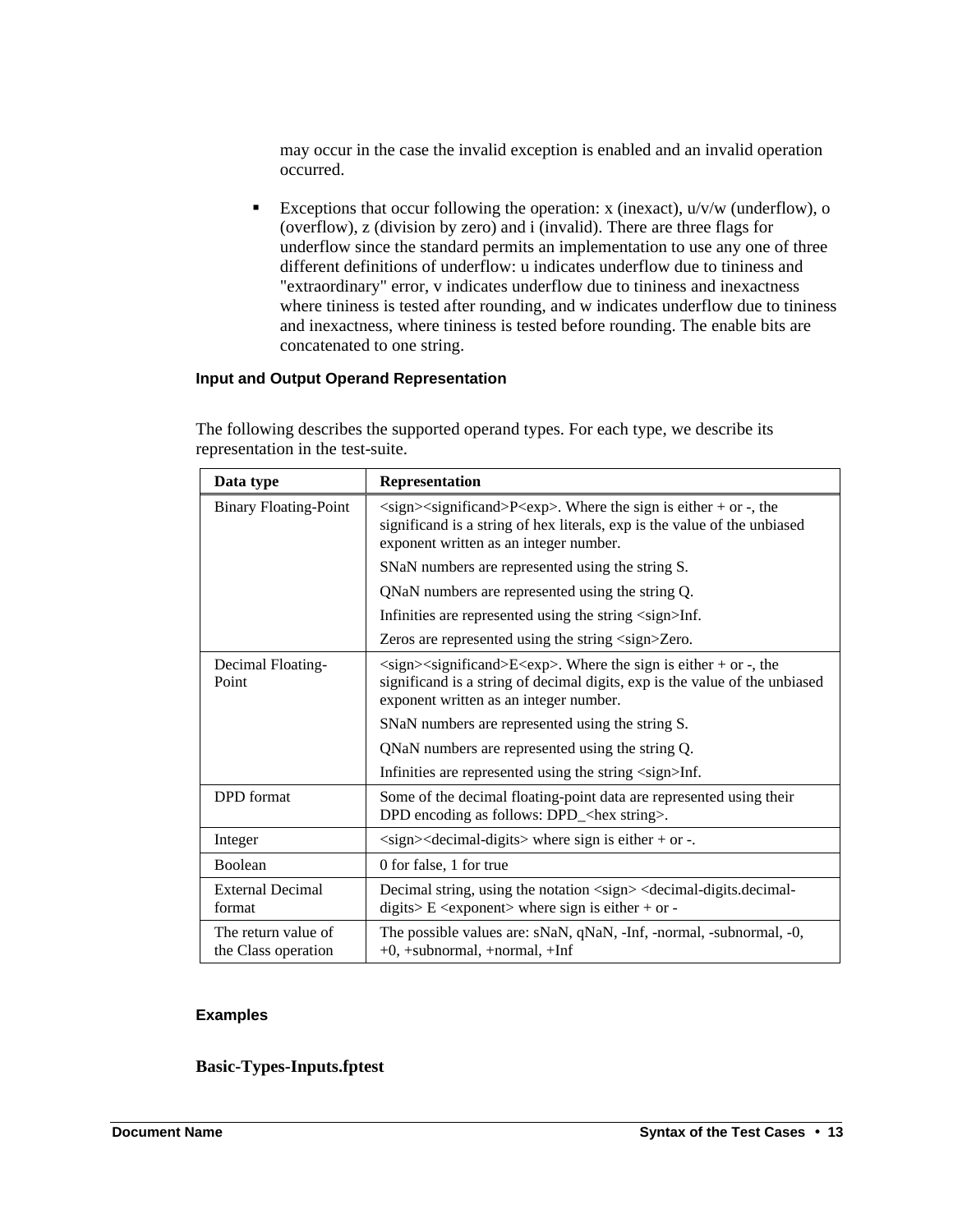#### $b32? = 0$  i -Inf -> 0x1

The operation here is isSigned with precision 32 bit, rounding mode is nearest, ties to even, the invalid enable bit is on, the input operand is negative infinity, and the result is 0x1.

#### b32+ =0 i -1.6E9177P49 -1.7FFFFFP127 -> -1.7FFFFFP127 x

The operation here is addition with precision 32 bit, rounding mode is nearest, ties to even, the invalid enable bit is on, first input operand is -1.6E9177P49, second input operand is -1.7FFFFFP127, the result is -1.7FFFFFP127, and the inexact exception flag is raised.

#### b32V = 0 -1.7FFFFFP127 -> Q i

The operation here is square-root with precision 32 bit, rounding mode is nearest, ties to even, all enable bits are off, the input operand is -1.7FFFFFP127, the result is QNaN and the invalid operation exception flag is raised.

#### $b32*+ = 0 +0.7$ FFFFFP-126 -1.7FFFFFFP127 -Inf -> -Inf

The operation here is fused multiply-add with precision 32 bit, rounding mode is nearest, ties to even, all enable bits are off, first input operand is +0.7FFFFFP-126, second input operand is -1.7FFFFFP127, third input operand is negative infinity, and the result is negative infinity.

#### $b32V = 0 i$  -Inf  $\rightarrow \# i$

The operation here is square-root with precision 32 bit, rounding mode is nearest, ties to even, the invalid enable bit is on, the input operand is -infinity, there is no result written, and the invalid operation exception flag is raised.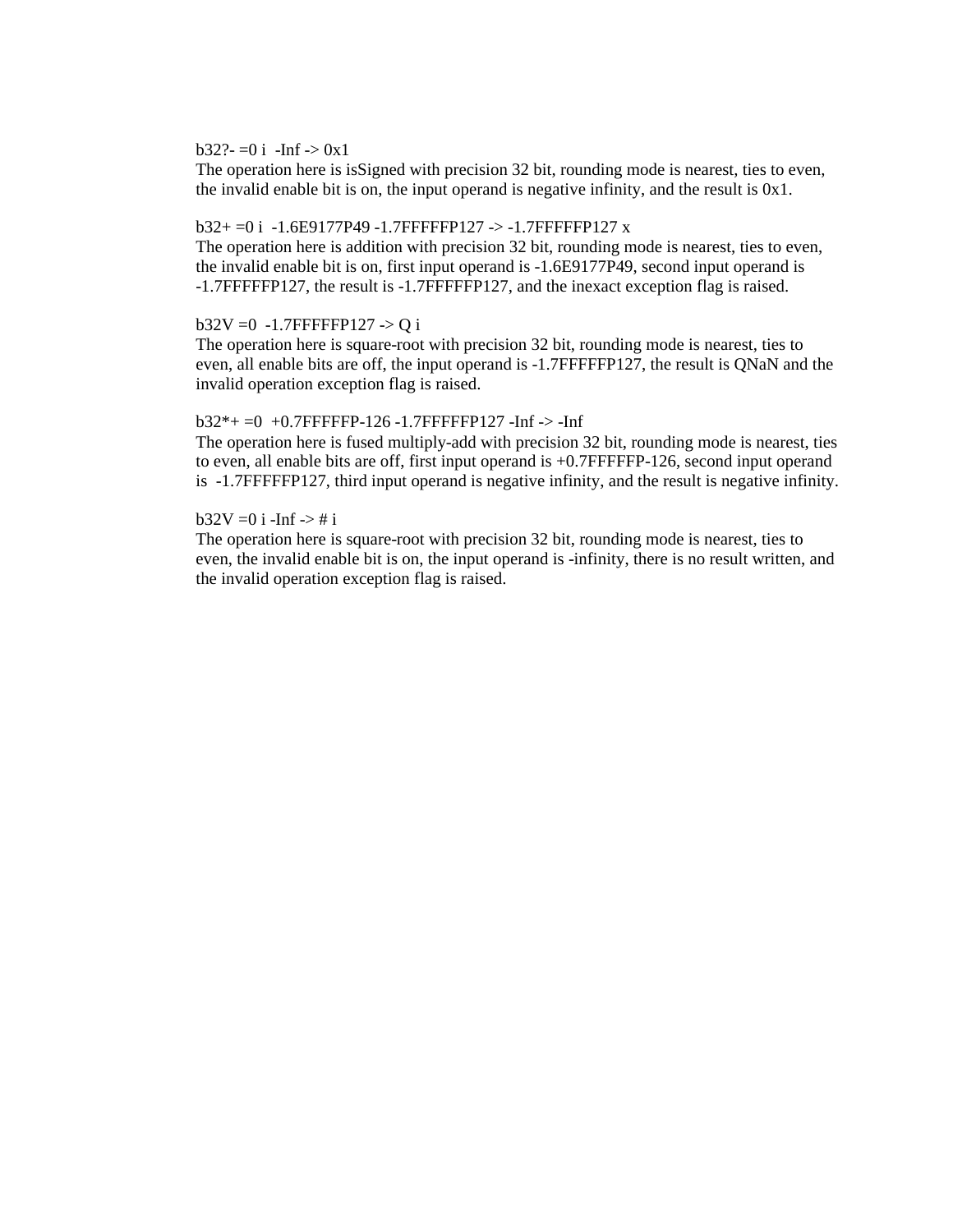## **Chapter 5**

# **Binary Models**

In this chapter, we describe the binary models. We first present a table listing the models in compact format. For each model we state the operations for which it is applicable, and the order of magnitude of the total number of test cases it represents.

|                | <b>Model name</b>                                         | <b>Relevant</b><br>operations                  | <b>Number of test</b><br>cases |
|----------------|-----------------------------------------------------------|------------------------------------------------|--------------------------------|
| B1             | Floating-point basic types                                | all                                            | 1E4                            |
| B <sub>2</sub> | Near FP Base Values - Hamming distance                    | all                                            | 8 E 6                          |
| B <sub>3</sub> | Rounding – sign, LSB, guard bit, sticky bit               | all                                            | 2 E 3                          |
| B <sub>4</sub> | Overflow and Near Overflow                                | all                                            | 2 E 5                          |
| B <sub>5</sub> | <b>Underflow and Near Underflow</b>                       | all                                            | 2E5                            |
| <b>B6</b>      | Tiny Rounding Intermediate Tasks                          | all                                            | 1 E 5                          |
| B7             | <b>Sticky Bit Calculation</b>                             | all                                            | 1 E 6                          |
| <b>B8</b>      | Vicinity of Rounding Boundaries                           | all                                            | 1E2                            |
| <b>B</b> 9     | Special Significands on Inputs                            | Multiply, Divide,<br>Square-root,<br>Remainder | Up to<br>1 E 10                |
| <b>B10</b>     | Add: Shift                                                | Add, subtract                                  | 1.5E3                          |
| <b>B11</b>     | Add: Shift combined with special<br>significands          | Add, subtract                                  | Up to<br>1 E 10                |
| <b>B12</b>     | Add: Cancellation                                         | Add, subtract                                  | 4 E 2                          |
| <b>B13</b>     | Add: Cancellation and SubNorm Result                      | Add, subtract                                  | 2.5E5                          |
| <b>B14</b>     | Multiply-Add: Shift                                       | Multiply-add                                   | 2.5 E 4                        |
| <b>B15</b>     | Multiply-Add: Shift Combined with<br>Special Significands | Multiply-add                                   | Up to<br>1 E 10                |
| <b>B16</b>     | Multiply-Add: Cancellation                                | Multiply-add                                   | 4 E 2                          |
| <b>B17</b>     | Multiply-Add: Cancellation and SubNorm<br>Result          | Multiply-add                                   | 2.5 E 5                        |
| <b>B18</b>     | Multiply-Add: Special Events                              | Multiply-add                                   | 1 E 6                          |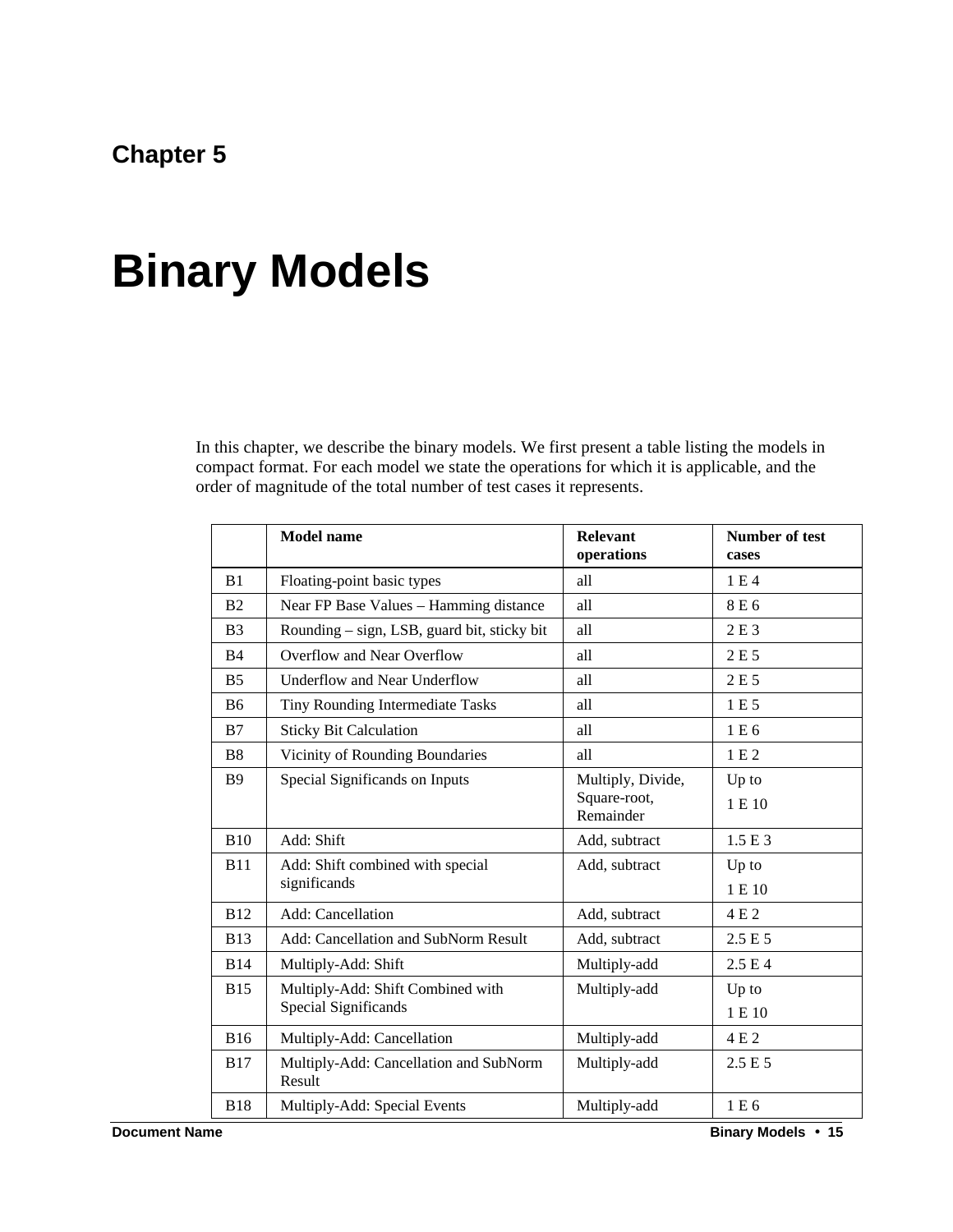| <b>B</b> 19 | <b>Compare: Different Input Fields Relations</b>   | compare, min, max                  | 9E <sub>2</sub> |
|-------------|----------------------------------------------------|------------------------------------|-----------------|
| <b>B20</b>  | Divide: Trailing Zeros                             | divide, square-root,<br>remainder  | 1E4             |
| <b>B21</b>  | Divide: Divide By Zero Exception                   | Divide, remainder                  | 3E1             |
| <b>B22</b>  | <b>CvtFP2Int: Special Input Exponents</b>          | Convert float to<br>integer        | 2 E 4           |
| <b>B23</b>  | CytFP2Int: Overflow – Convert Float to<br>Integer  | Convert float to<br>integer        | 5 E 1           |
| <b>B24</b>  | CytFP2Int: Underflow – Convert Float to<br>Integer | Convert float to<br>integer        | 1E2             |
| <b>B25</b>  | CytInt2FP: Special Inputs                          | Convert integer to<br>float        | 2E1             |
| <b>B26</b>  | CvtInt2FP: Number of Significant Bits              | Convert integer to<br>float        | 2 E 2           |
| <b>B27</b>  | CytFP2FP: NaNs                                     | Convert float to<br>float          | 4E2             |
| <b>B28</b>  | <b>RFI: Special Values</b>                         | Convert float to<br>integral value | 1E2             |
| <b>B29</b>  | RFI: Rounding                                      | Convert float to<br>integral value | 5E <sub>2</sub> |

*Table 2: List of Models*

The models are divided into two main categories: operation-general models and operationspecific models. Within the second category, the relevant operations are specified for each model. For models in which we consider the rounding mode or enable bits irrelevant, these are not mentioned in the description, and the rounding mode is set to nearest and all the enable bits are set to "Off". For models in which we would like to test both values of a certain enable bit, or for the rounding mode, we list it at the bottom of the model description.

### **Operation-general Models**

#### B1. **Floating-point basic types** – **inputs and intermediate/final result**

Test all combinations of floating-point basic types, positive and negative, for each of the inputs. The basic types are Zero, One, MinSubNorm, SubNorm, MaxSubNorm, MinNorm, Norm, MaxNorm, Infinity, DefaultNaN, QNaN, and SNaN. See table 1 for the exact definitions. Also generate a test for receiving each of the basic types in the result. Operation: All Enable Bits: VE

#### B2. **Near FP Base Values – Hamming Distance**

This model tests final results that are very close, measured in Hamming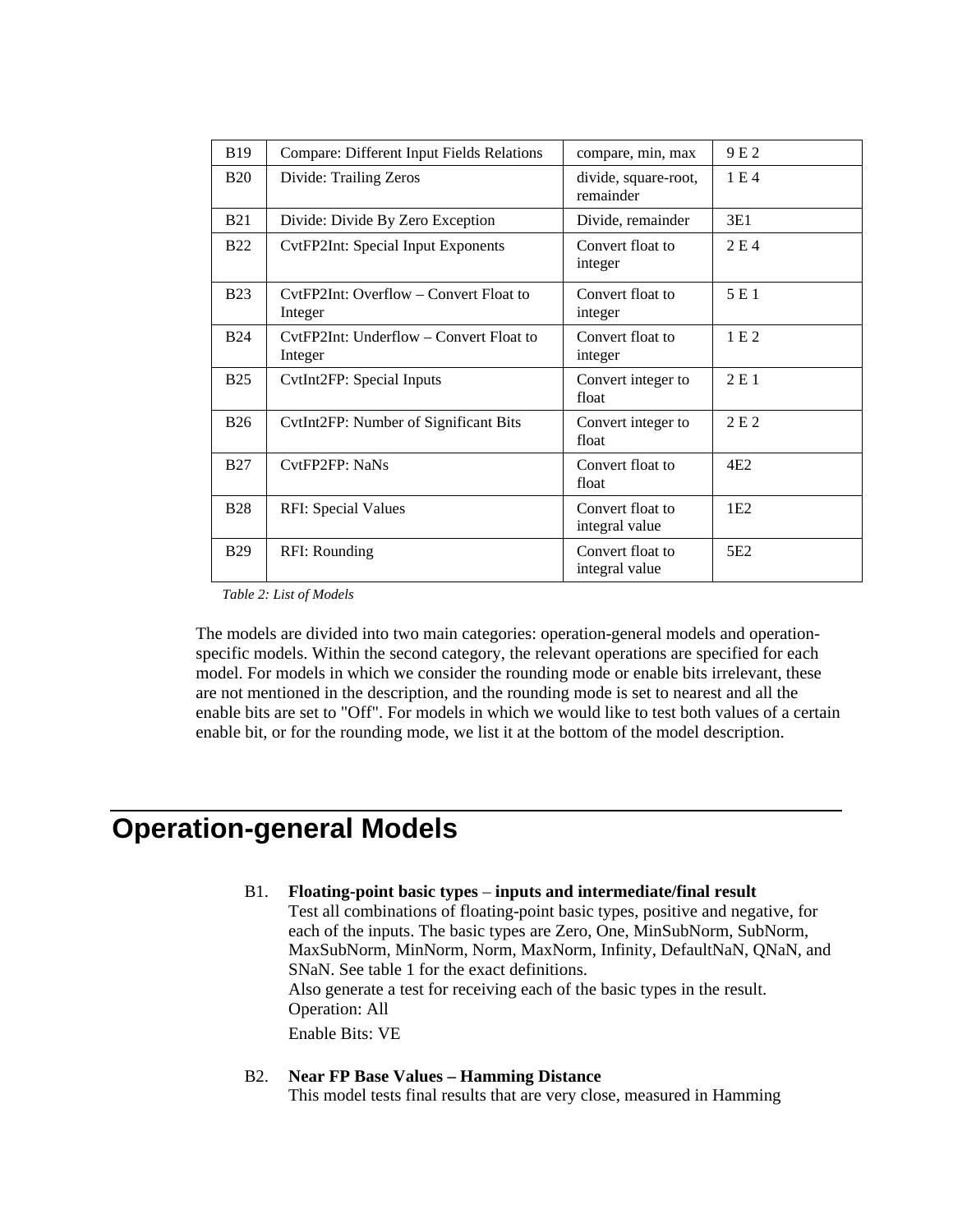distance, to the specified boundary values. Each boundary value is taken as a base value, and the model enumerates over small deviations from the base, by flipping one bit of the significand. We take all combinations from the table below. We have a separate test for every bit position in the significand.

| <b>Sign</b> | <b>Base value</b> |
|-------------|-------------------|
| Positive    | Zero              |
| Negative    | One               |
|             | MinSubNorm        |
|             | MaxSubNorm        |
|             | MinNorm           |
|             | MaxNorm           |

Operation : Random

#### B3. **Rounding – sign, LSB, guard bit, sticky bit**

Test all combinations of the sign, the significand's Least Significant Bit (LSB), guard-bit, and sticky-bit of the intermediate result.

Operation: All arithmetic and conversions

Rounding Mode: All

Enable Bits: XE

#### B4. **Overflow and Near Overflow**

This model creates a test-case for each of the following constraints on the intermediate results:

- i. All the numbers in the range  $[+MaxNorm 3 ulp, +MaxNorm + 3 ulp]$
- ii. All the numbers in the range  $[-MaxNorm 3 ulp, -MaxNorm + 3 ulp]$
- iii. A random number that is larger than  $+{\text{MaxNorm}} + 3$  ulp
- iv. A random number that is smaller than  $-MaxNorm 3 ulp$
- v. One number for every exponent in the range [MaxNorm.exp 3, MaxNorm.exp  $+ 3$ ] for positive and negative numbers

Operation: All

Rounding Mode: All

Enable Bits: XE, OE (Both On and both Off)

#### B5. **Underflow and Near Underflow**

This model creates a test-case for each of the following constraints on the intermediate results:

- i. A random positive SubNorm
- ii. A random negative SubNorm
- iii. All the numbers in the range  $[+MinSubNorm 3 ulp, +MinSubNorm + 3$ ulp]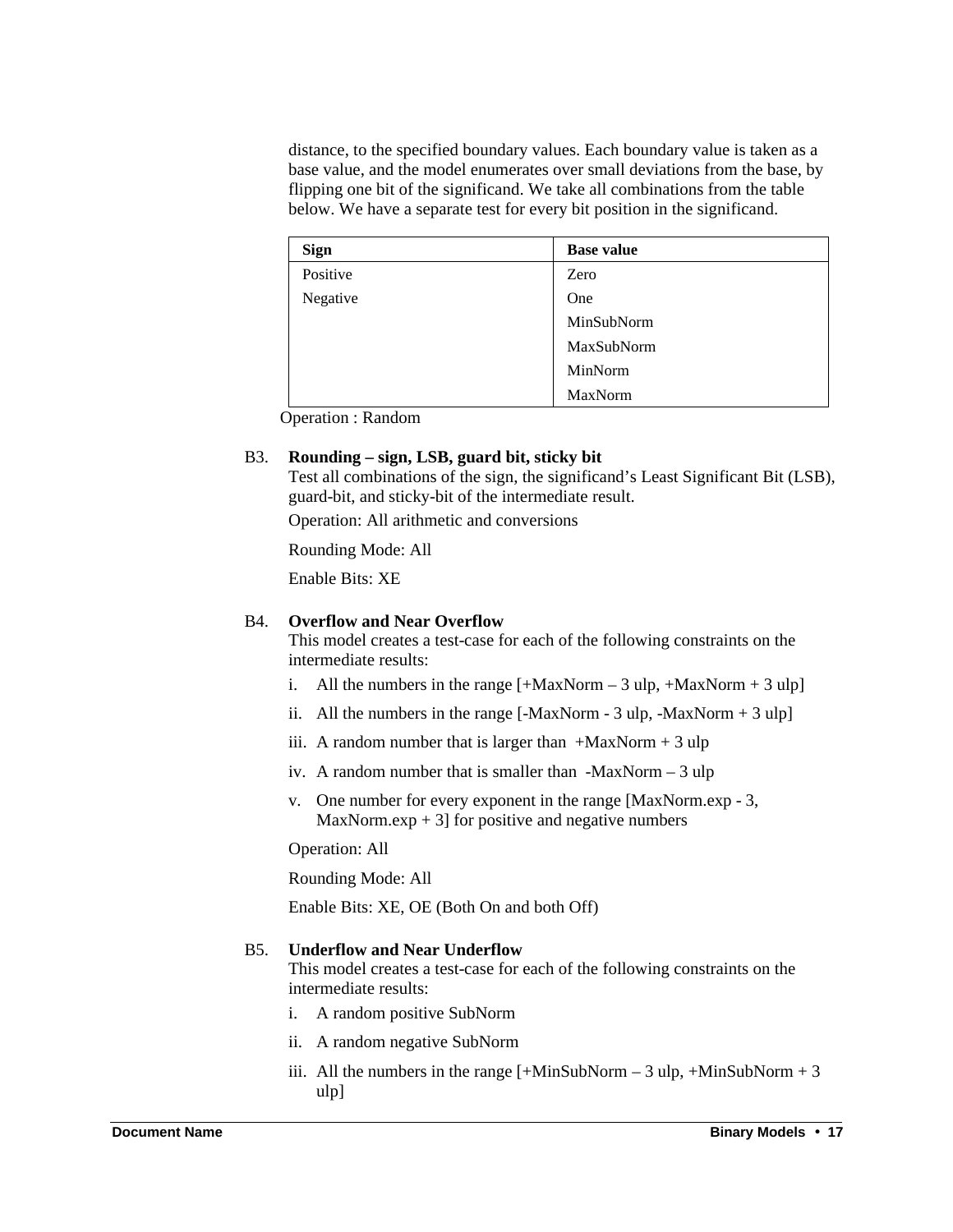- iv. All the numbers in the range  $[-MinSubNorm 3 ulp, -MinSubNorm + 3$ ulp]
- v. All the numbers in the range [MinNorm 3 ulp, MinNorm + 3 ulp]
- vi. All the numbers in the range  $[-MinNorm 3 ulp, -MinNorm + 3 ulp]$
- vii. A random number in the range (0, MinSubNorm)
- viii.A random number in the range (-MinSubNorm, -0)
- ix. One number for every exponent in the range [MinNorm.exp, MinNorm.exp  $+ 5]$

Operation: All

Rounding Mode: All

Enable Bits: XE, UE (Both On and both Off)

#### B6. **Tiny Rounding Intermediate Tasks**

This model tests intermediate results in the space between –MinSubNorm and +MinSubNorm. For each of the following ranges, we select 8 random test cases, one for every combination of the LSB, guard bit, and sticky bit.

- i. -MinSubNorm < intermediate < -MinSubNorm / 2
- ii. -MinSubNorm /  $2 \le$  intermediate  $\le 0$
- iii.  $0 \leq$  intermediate  $\leq$  +MinSubNorm / 2
- iv. +MinSubNorm / 2 < intermediate < +MinSubNorm

Operation: Random

Rounding Mode: All

Enable Bits: XE, UE (both On and both Off)

#### B7. **Sticky Bit Calculation**

This model checks that the sticky bit is calculated correctly in each of the following cases (for every possible combination in the table). The Guard bit should be always 0, and the sign positive, so that miscalculation of the sticky bit will alter the final result.

| Mask on Extra Bits |  |
|--------------------|--|
| 1000000            |  |
| 0100000            |  |
|                    |  |
| 0000010            |  |
| 0000001            |  |
| 000000000          |  |

Operation: All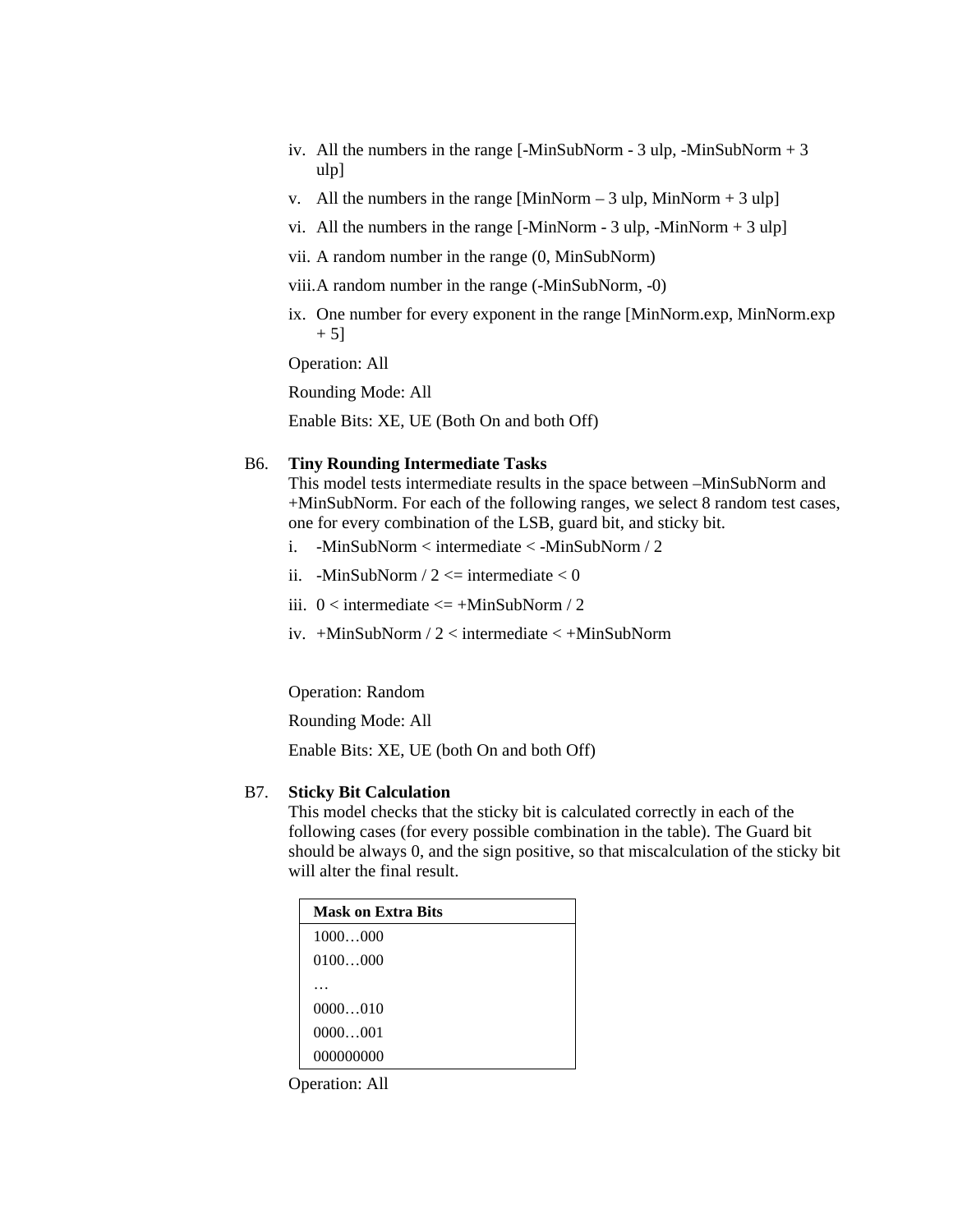Rounding Mode: Positive Infinity

#### B8. **Vicinity of Rounding Boundaries**

This model targets numbers that are on the edge of a rounding boundary. These boundaries may vary depending on the rounding mode. These numbers include floating-point numbers and mid-points between floating-point numbers. In order to target the vicinity of these numbers, we test the following constraints on the extra bits of the intermediate result:

- i. All values of extra-bits in the range [000…00001, 000…00011]
- ii. All values of extra-bits in the range [111…11100, 111…11111]

For each value selected above, test all the combinations on the LSB of the significand, the guard bit, and the sticky bit (if the number of extra bits is not finite).

Operation: All

Rounding Mode: All

#### B9. **Special Significands on Inputs**

This model tests special patterns in the significands of the input operands. Each of the input operands should contain one of the following patterns (each sequence can be of length 0 up to the number of bits in the significand – the more interesting cases will be chosen).

- i. A sequence of leading zeroes
- ii. A sequence of leading ones
- iii. A sequence of trailing zeroes
- iv. A sequence of trailing ones
- v. A small number of 1s as compared to 0s
- vi. A small number of 0s as compared to 1s
- vii. A "checkerboard" pattern (for example 00110011… or 011011011…)

viii.Long sequences of 1s

ix. Long sequences of 0s

Operation: Divide, Remainder, Square-root, Multiply Enable Bits: XE

# **Models for Add and Subtract**

#### B10. **Add: Shift**

This model tests every possible value for a shift between the input operands.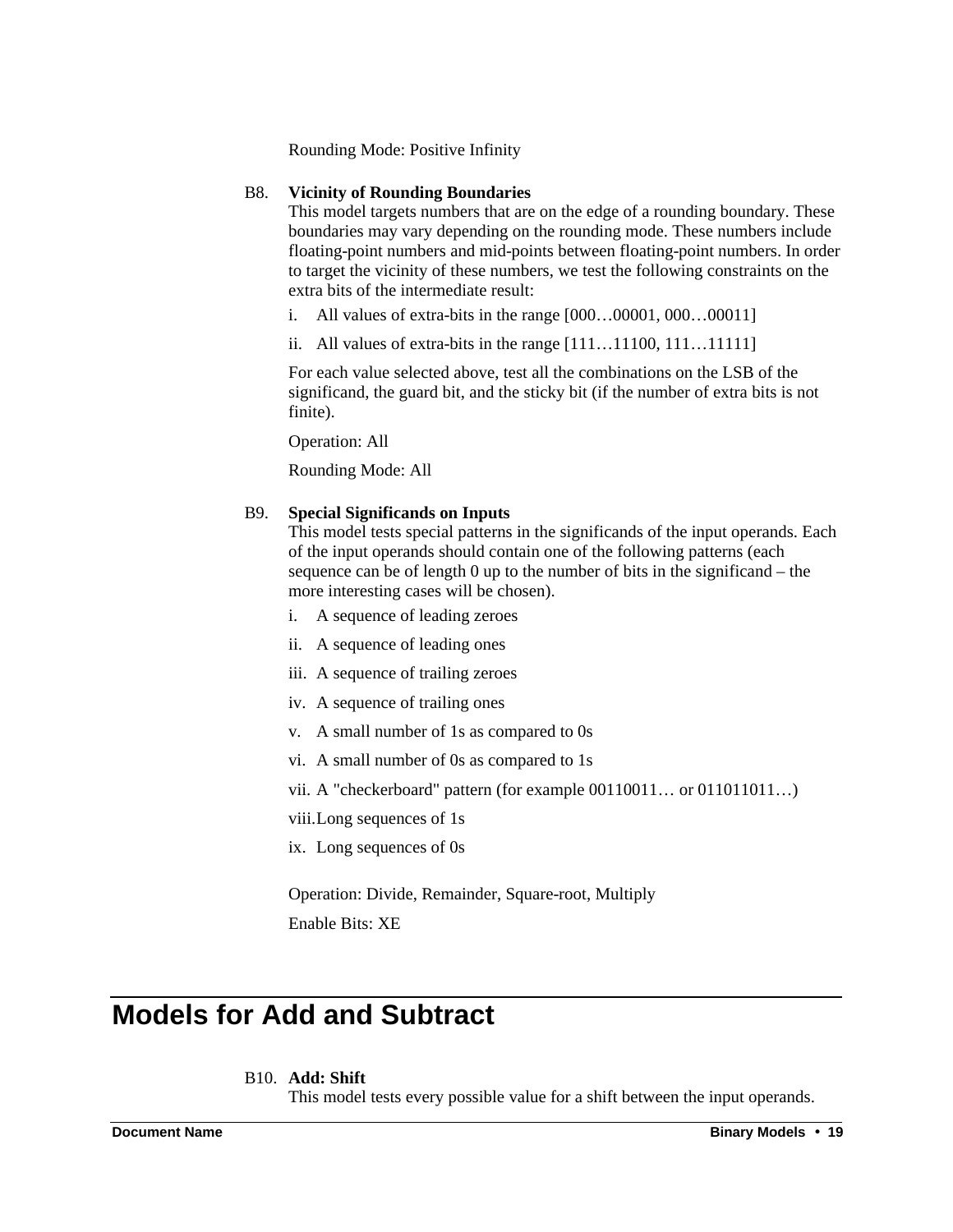The difference between the unbiased input exponents is:

- i. A value smaller than  $-(p + 4)$
- ii. All the values in the range  $[-(p+4), (p+4)]$
- iii. A value larger than  $(p + 4)$

#### B11. **Add: Shift Combined with Special Significands**

In this model we test the combination of different shift values between the inputs, with special patterns in the significands of the inputs.

Significands of Input1 and Input2: as in model (B9) "Special Significands on Inputs"

Shift: as in model (B10) "Shift - Add"

We test both effective operations: addition and subtraction.

#### B12. **Add: Cancellation**

This model tests every possible value for cancellation.

For the difference between the exponent of the intermediate result and the maximum between the exponents of the inputs, test all values in the range:

 $[-p, +1]$ .

Enable Bits: XE

#### B13. **Add: Cancellation and SubNorm Result**

This model tests all combinations of cancellation values as in model (B12), with all possible unbiased exponent values of subnormal results. Enable Bits: XE

## **Models for Fused Multiply Add**

#### B14. **Multiply-Add: Shift**

This model tests every possible value for a shift between the addends of the multiply-add operation.

For the difference between the unbiased exponent of the addend and the unbiased exponent of the result of the multiplication, test the following values:

- i. A value smaller than  $-(2^* p + 1)$
- ii. All the values in the range  $[-(2*p+1), (p+1)]$
- iii. A value larger than  $(p + 1)$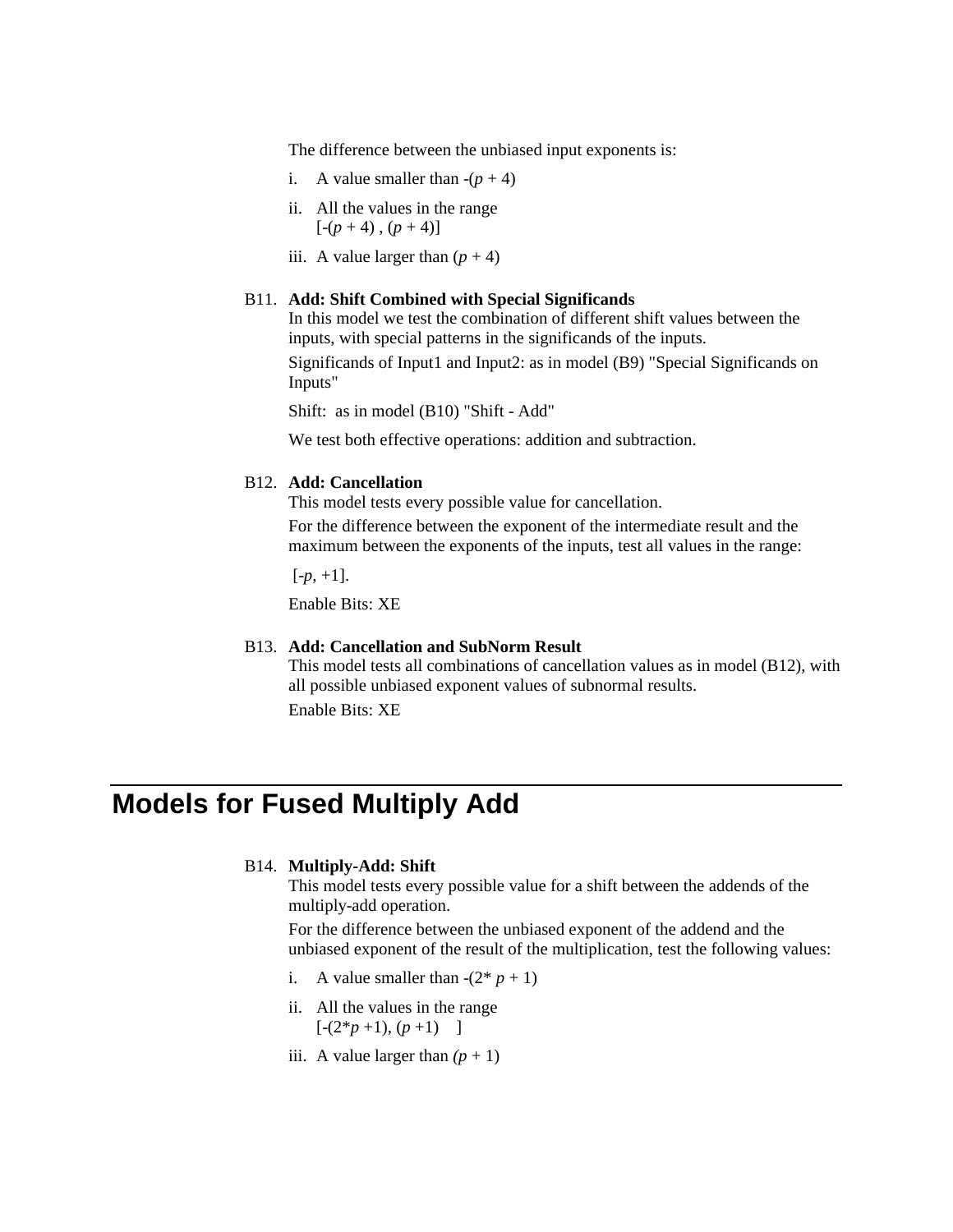We test both effective operations: addition and subtraction. The end values tested are selected to be greater by one than the largest possible shift in which the smaller addend may affect the result.

#### B15. **Multiply-Add: Shift Combined with Special Significands**

In this model we test the combination of different shift values between the addends, with special patterns in the significands of the addends. For the significand of the addend and for the multiplication result we take the

cases defined in model (B9) "Special Significands on Inputs"

For the shift we take the cases defined in model (B14) "Shift – multiply-add".

Enable Bits: XE

#### B16. **Multiply-Add: Cancellation**

This model tests every possible value for cancellation.

For the difference between the exponent of the intermediate result and the maximum between the exponents of the addend and the multiplication result, test all values in the range:

 $[-(2 * p + 1), 1].$ 

Enable Bits: XE

#### B17. **Multiply-Add: Cancellation and SubNorm Result**

This model tests all combinations of cancellation values as in model (B16), with all possible unbiased exponent values of subnormal results. ]. Enable Bits: XE

#### B18. **Multiply-Add: Special Events**

This model checks different cases where the multiplication causes some event in the product while the addition cancels this event.

- i. Product: Enumerate on all options for LSB, Guard and Sticky bit. Intermediate Result: Exact (Guard and Sticky are zero).
- ii. Product: Take overflow values from (B4) "Overflow". Intermediate Result: No overflow
- iii. Product: Take underflow values from model (B5) "Underflow". Intermediate Result: No underflow

Enable Bits: XE, OE (for second case), UE (for third case)

## **Models for Compare, Min, Max**

#### B19. **Compare: Different Input Fields Relations**

This model checks various possible differences between the two inputs.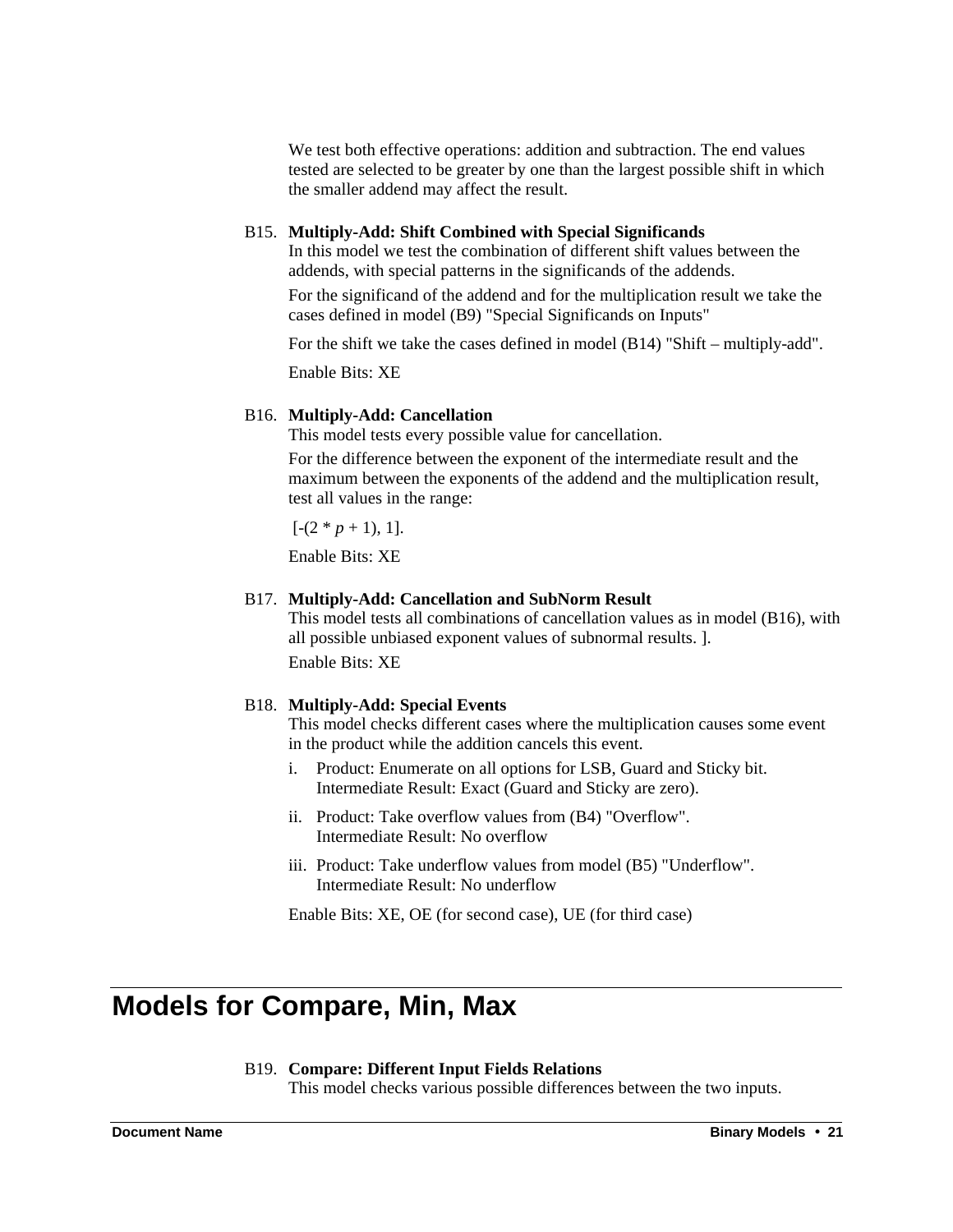| <b>First input</b> | <b>Second input</b> | <b>Difference</b><br>between<br>exponents | <b>Difference</b><br>between<br>significands |
|--------------------|---------------------|-------------------------------------------|----------------------------------------------|
| $+ Normal$         | $+$ Normal          | > 0                                       | > 0                                          |
| - Normal           | - Normal            | $= 0$                                     | $= 0$                                        |
| $+$ SubNormal      | $+$ SubNormal       | < 0                                       | < 0                                          |
| - SubNormal        | - SubNormal         |                                           |                                              |
| 0                  | 0                   |                                           |                                              |

A test-case will be created for each combination of the following table:

## **Models for Square-Root, Divide, Remainder**

#### B20. **Divide: Trailing Zeros**

This model will create test-cases such that the significand of the intermediate results will cover each of the following patterns:

| Mask on the intermediate result<br>significand (excluding the leading "1") |
|----------------------------------------------------------------------------|
| xxxxx10                                                                    |
| xxxxx100                                                                   |
| $\overline{\text{XXX}} \dots \overline{\text{X}} 1000$                     |
|                                                                            |
| $x \times 1$ 00000                                                         |
| x1000000                                                                   |
| 10000000                                                                   |
| 00000000                                                                   |

The sticky bit of the intermediate result should always be 0.

In case of the remainder operation, we will look at the result of the division in order to find the interesting test-cases.

Operation: Divide, Remainder, Square-root

#### B21. **Divide : Divide By Zero Exception**

This model will test the Divide By Zero exception flag. For the operations divide and remainder, a test case will be created for each of the possible combinations from the following table: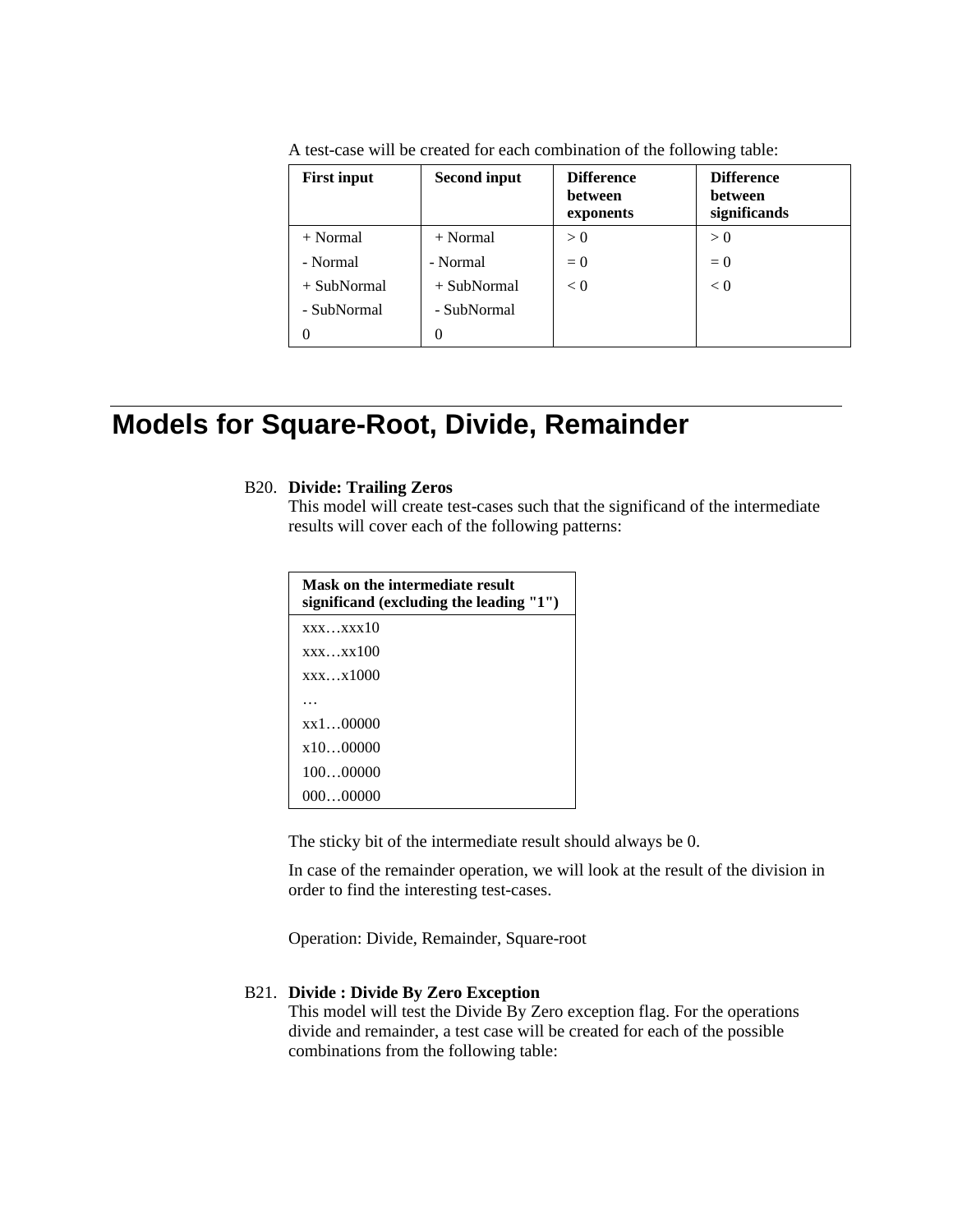| <b>First Operand</b>   | <b>Second Operand</b>  |  |
|------------------------|------------------------|--|
|                        | $\theta$               |  |
| Random non-zero number | Random non-zero number |  |
| Infinity               | Infinity               |  |
| NaN                    | <b>NaN</b>             |  |

Enable Bits: ZE, VE Operation: Divide, Remainder

# **Models for Convert Float to Integer Operations**

#### B22. **CvtFP2Int: Special Input Exponents**

This model creates test cases for each of the following exponents (unbiased):

- i. Smaller than -3
- ii. All the values in the range [-3, integer width+3]
- iii. Larger than integer width  $+3$

For each exponent two cases will be randomly chosen, positive and negative.

#### B23. **CvtFP2Int: Overflow – convert float to integer**

This model creates boundary cases for the rounding to integer that might cause Overflow.

A test case will be created with inputs equal to the maximum integer number in the destination's format (MaxInt), or close to it. In particular, the following FP numbers will be used:

- i.  $\pm$ MaxInt
- ii.  $\pm$ MaxInt  $\pm$  0.01 (1/4)
- iii.  $\pm$ MaxInt  $\pm$  0.1 ( $\frac{1}{2}$ )
- iv.  $\pm$ MaxInt  $\pm$  0.11 (3/4)
- $v. +$ MaxInt + 1

Rounding Mode: All

Enable Bits: XE, OE (Both On and both Off)

#### B24. **CvtFP2Int: Underflow – convert float to integer**

This model creates boundary cases for rounding to integer that might cause major loss of accuracy.

A test-case will be created for each of the following inputs:

i.  $\pm 0$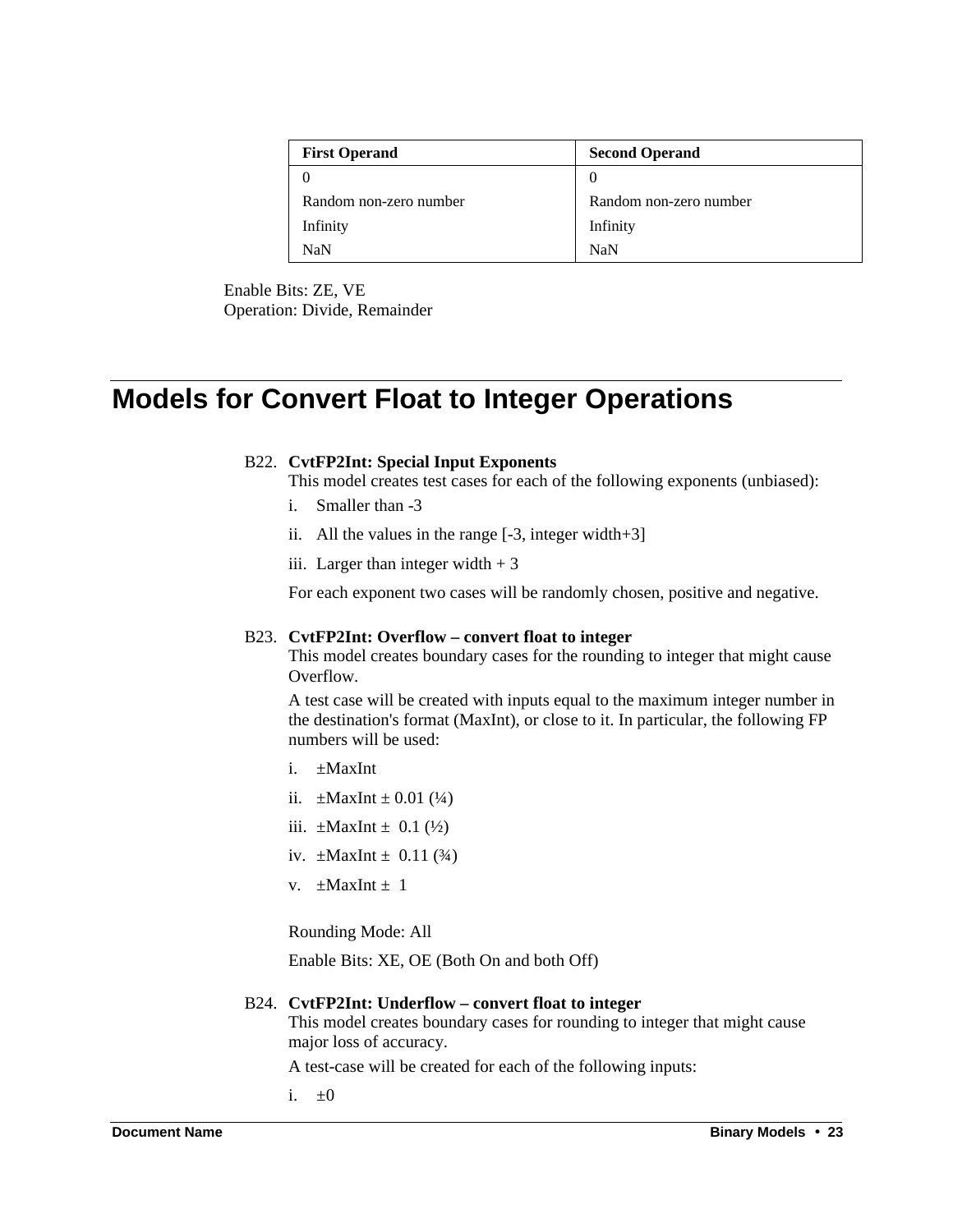ii.  $\pm 0 \pm 0.01$  (1/4) iii.  $\pm 0 \pm 0.1$  ( $\frac{1}{2}$ ) iv.  $\pm 0 \pm 0.11$  (3/4) v.  $\pm 1$ vi.  $\pm 1 + 0.01$  (1/4) vii.  $\pm 1 + 0.1$  ( $\frac{1}{2}$ ) viii. $\pm 1 + 0.11$  (3/4)

Rounding Mode: All Enable Bits: XE, UE (Both On and both Off)

### **Models for Convert Integer to Float Operations**

#### B25. **CvtInt2FP: Special Input Exponents**

This model creates a test-case for each of the following inputs:

- ix. ±MaxInt
- x.  $\pm 0$
- $xi. \pm 1$
- xii. Random number

#### B26. **CvtInt2FP: Number of Significant Bits**

This model creates a test-case for each possible value of the number of significant bits in the input operand (which is an integer). A test is created with an example from each of the following ranges:  $[0]$ ,  $[1]$ ,  $[2,3]$ ,  $[4,7]$ ,  $[8,15]$ , ...,  $[(MaxInt+1)/2, MaxInt]$ 

### **Models for Conversion between Different FP Formats**

B27. **CvtFP2FP: NaNs** (for wide to narrow conversion) This model tests the conversion of NaNs from a wider format to a narrow one.

Each combination from the following table will create one test case (N represents the number of bits in the significand of the destination's format):

| Value of the<br>operand | The N-1 MSB bits of the<br>significand (excluding the<br>first) | The rest of<br>the bits |
|-------------------------|-----------------------------------------------------------------|-------------------------|
| <b>ONaN</b>             | A11 0                                                           | All $\theta$            |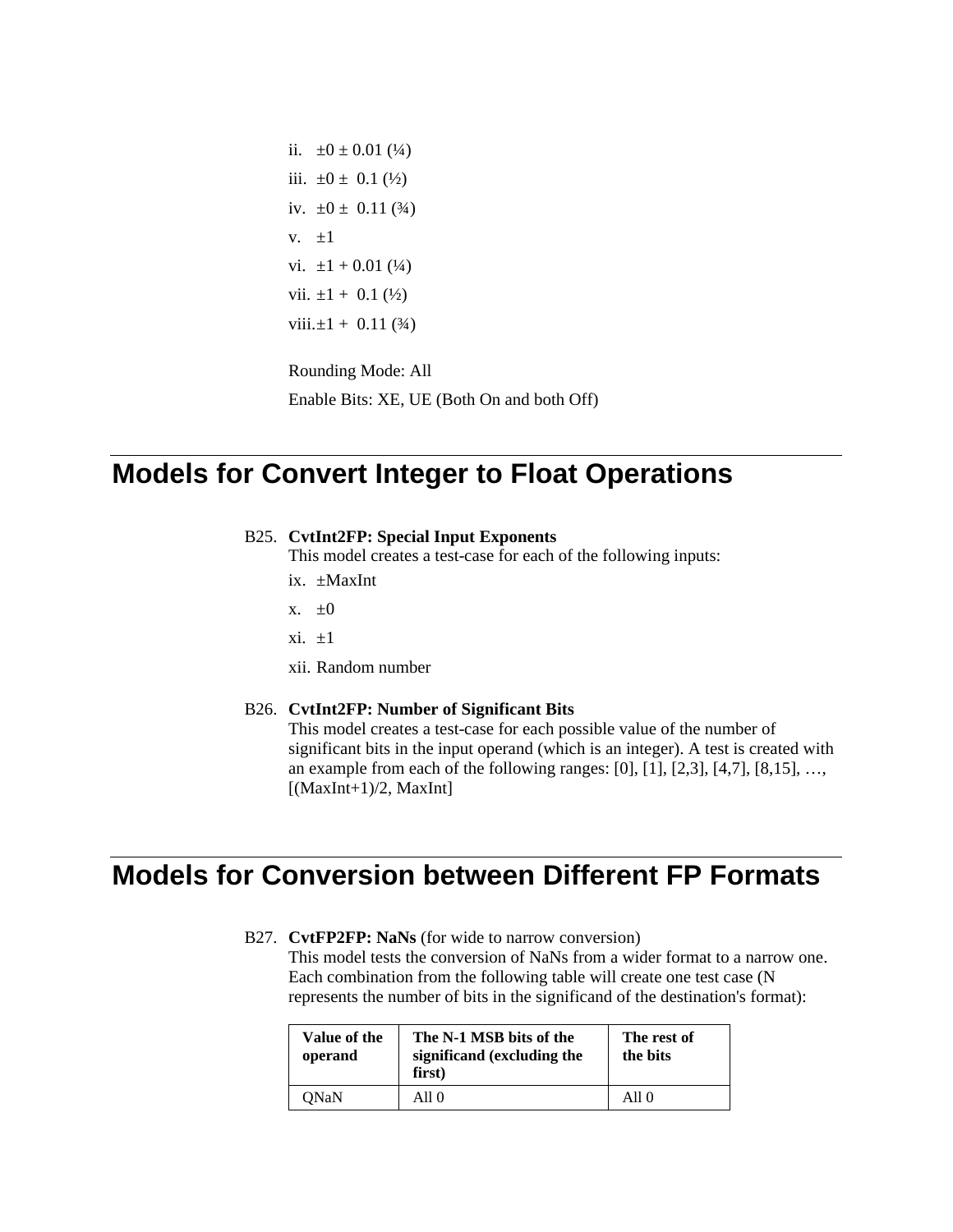| SNaN | $cal$ all $\Gamma$<br>Not | Not all 0 |
|------|---------------------------|-----------|
|------|---------------------------|-----------|

## **Models for Rounding Float to Integral Value**

B28. **RFI: Special Values**

This model tests the conversion of a floating point number to an integral value, represented in floating-point format. A test case will be created for each of the following inputs:

i.  $+0$ 

- ii. A random number in the range  $(+0, +1)$
- iii.  $+1$
- iv. Every value in the range (1.00, 10.11] (1 to 2.75 in jumps of 0.25)
- v. A random number in the range  $(+1, +1.11..11*2^{\text{precision}})$
- vi.  $+1.11..11*2^{precision}$
- vii. +Infinity

viii.NaN

- ix. -0
- x. A random number in the range (-1, -0)
- xi. -1
- xii. Every value in the range [-10.11, -1.00)

xiii. A random number in the range  $(-1.11..11 \cdot 2^{\text{precision}}, -1)$ 

xiv.-1.11..11\*2precision

xv. –Infinity

#### B29. **RFI: Rounding**

This model checks different cases of rounding of the floating point number. A test will be created for each possible combination of the Sign, LSB, Guard bit and the Sticky bit (16 cases for each operation). Rounding Mode: All Enable Bits: XE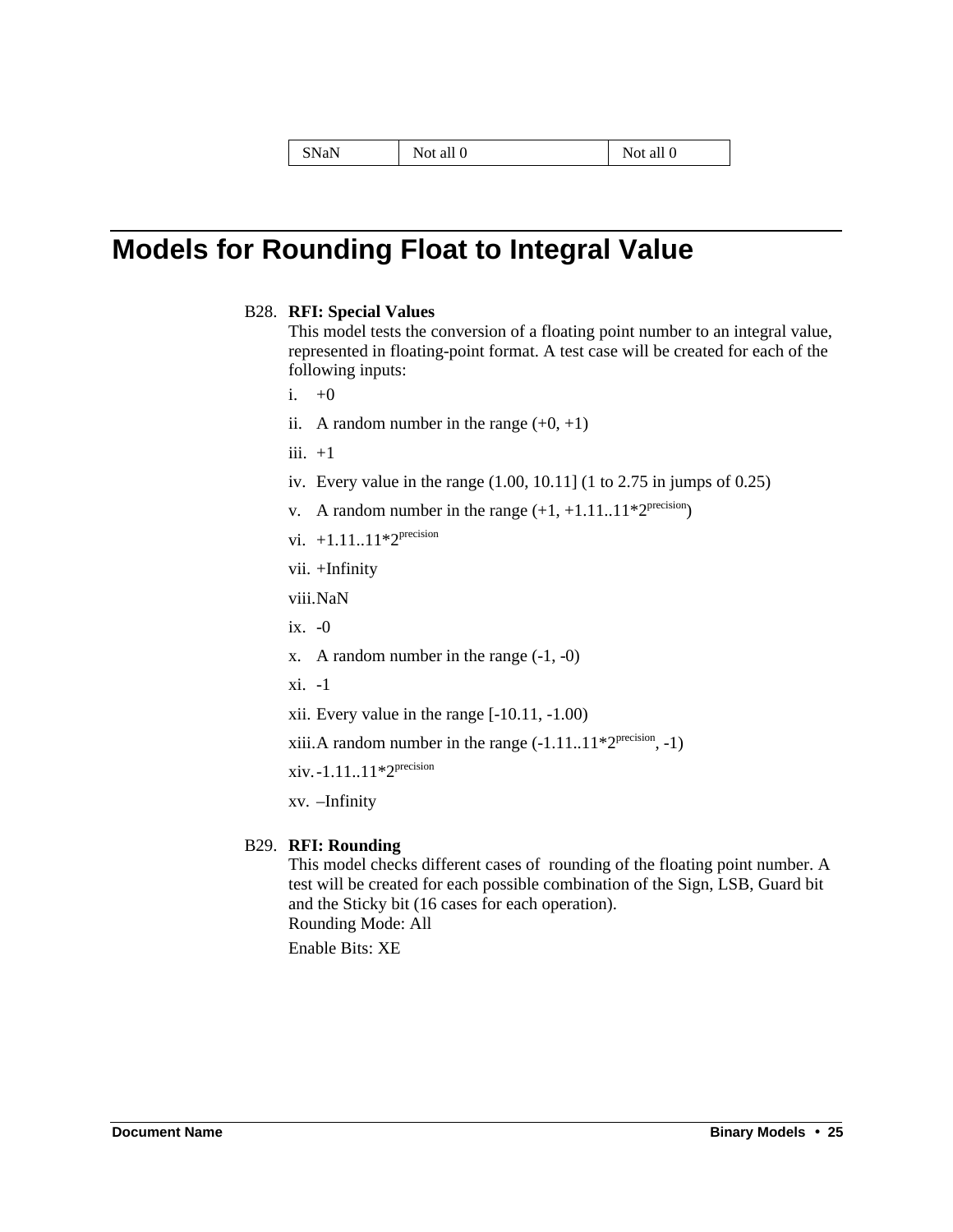### **Chapter 6**

# **Decimal Terminology**

### **Decimal Mask**

A decimal mask is a character representation used to denote a set of decimal integers. Each character of the mask is a subset of the decimal digits. We will use several shorthand notations in order to represent subsets of digits:

 ${d_1, d_2, ..., d_n}$  represents the subset containing digits  $d_1, d_2, ..., d_n$ .

 ${d_1-d_2}$  represents the subset containing all digits *d*, such that  $d_1 = d = d_2$ .

X represents the subset containing all digits 0-9.

P represents the subset of all non-zero digits.

Thus, for example, the decimal mask  $4{1-3}6666{8,9}$ 

represents the set {4166668, 4266668, 4366668, 4166669, 4266669, 4366669}.

The decimal mask 00PXXXX represents the set of all decimal numbers that lie between 0010000 to 0099999.

We will continue to use the notation *x* to signify the set *{0, 1}* in binary masks.

### **Decimal Floating Point Format**

In this format, we specify a decimal floating-point number as a sign (*s*), an unbiased exponent (*e*), and a significand (*c*) of precision *p*, such that:

> $s \in \{0, 1\}$  $emin-p+1 = e = emax-p+1$ *c* is a decimal integer,  $0 = c < 10^p$ .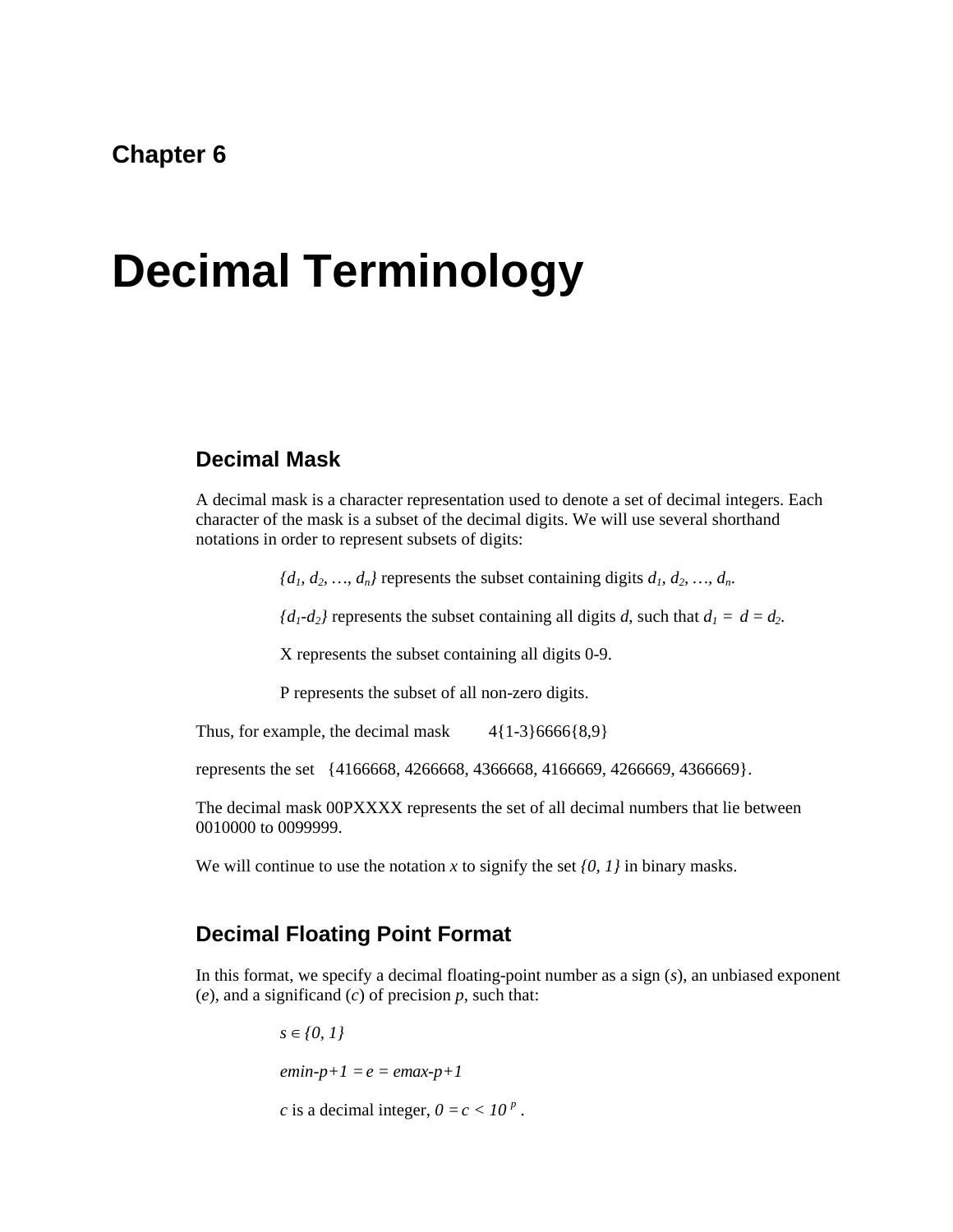The number is calculated as  $(-1)^s 10^e c$ .

This format will be used in describing most of the models.

When specifying the coefficient, we will include the leading zeros to ensure clarity in terms of the number of significant digits. When using this format, we will also refer to the unbiased exponent simply as *exponent*.

### **Adjusted Exponent**

The adjusted exponent is calculated as:

 $e + (p - \# leading\,\,\, zeros) - 1$ 

Where *#leading\_zeros* is the number of leading zeros in the significand.

If the significand digits are all zeros, the adjusted exponent is undefined.

The idea behind this definition is to capture the order of magnitude of a decimal floatingpoint value, regardless its representation.

For example, the numbers "7E15" and "321E13" both have an adjusted exponent of 15.

In models for which we are interested in testing the relationship between the exponents of different operands, we will use the adjusted exponent, rather the unbiased exponent.

### **Decimal Encoded Format**

In this format, we specify a decimal floating-point number using a sign, combination field, a following exponent field, and a trailing significand field, as described in the IEEE standard.

This format will be used in describing models pertaining to the encoding format itself**.**

### **Significant Digits**

We will use this term to denote the sequence of all the digits that are not leading or trailing zeros.

### **Preferred Exponent**

We refer to the definition from the IEEE standard, from section 5.12 *Decimal Exponent Calculation*.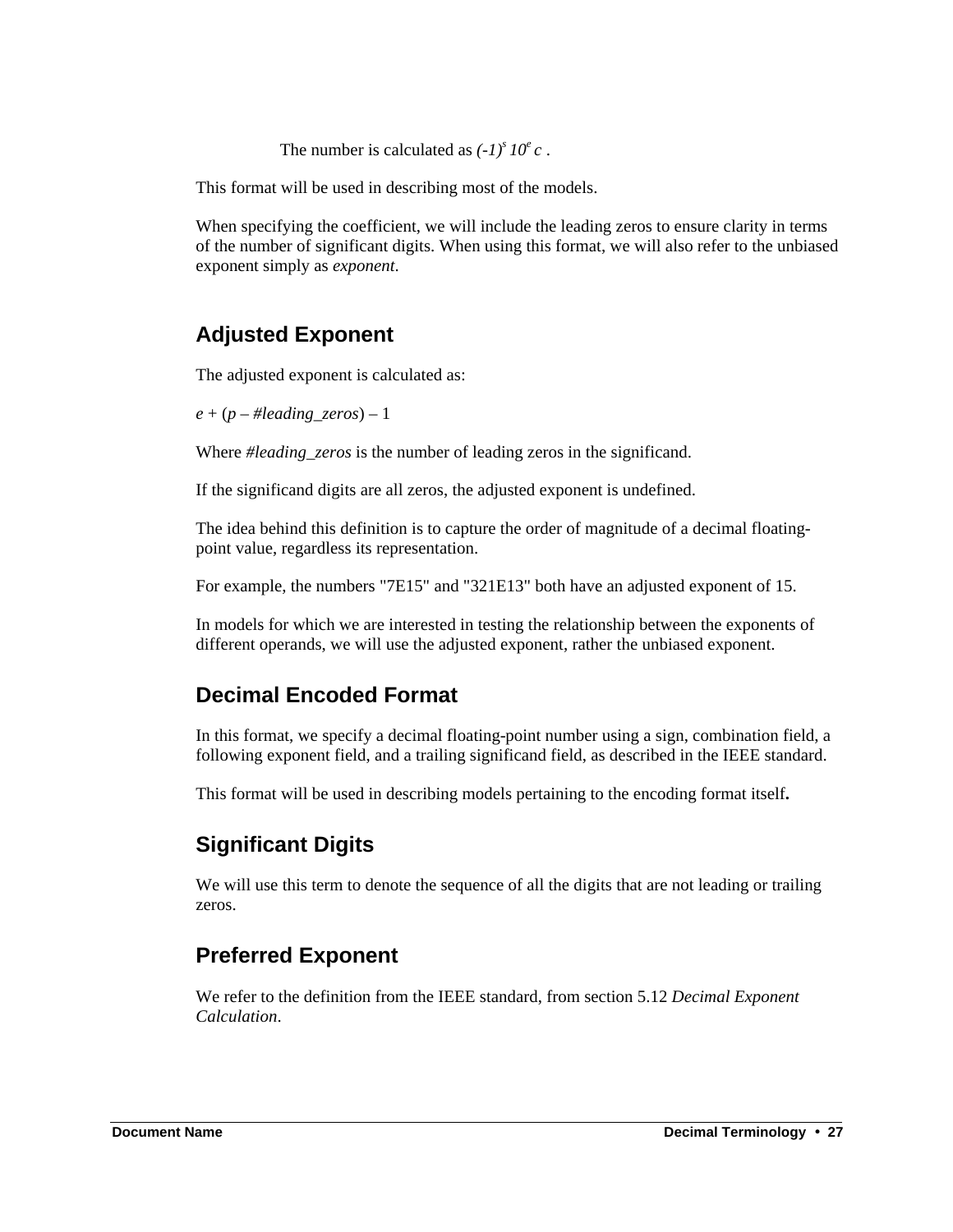### **Cancellation Value**

This definition concerns instructions that involve addition or subtraction: Add, Subtract, Multiply-Add, and Multiply-Subtract. The cancellation value is the difference between the adjusted exponent of the intermediate result, and the maximum between the adjusted exponents of the two inputs to the addition (or subtraction) operation.

# **Decimal Floating-Point Types**

| <b>Name</b>          | <b>Sign</b>                    | <b>Unbiased</b><br><b>Exponent</b> | Significand        | <b>Comments</b>                                               |
|----------------------|--------------------------------|------------------------------------|--------------------|---------------------------------------------------------------|
| <b>ZeroMaxPrec</b>   | $\Omega$                       | $emin-p+1$                         | 000                | Zero with minimum<br>exponent                                 |
| Zero                 | $\Omega$                       | $[emin-p+1,$<br>emax]              | 000                | All representations<br>of zero                                |
| MinSubNorm           | $\Omega$                       | $emin-p+1$                         | 0001               |                                                               |
| <b>SubNorm</b>       | $\Omega$                       | $emin-p+1$                         | [0001,<br>$0999$ ] |                                                               |
| MaxSubNorm           | $\Omega$                       | $emin-p+1$                         | 0999               |                                                               |
| MinNormMaxPrec       | $\Omega$                       | $emin-p+1$                         | 1000               | The representation<br>of MinNorm with<br>minimum exponent     |
| <b>MinNormCohort</b> | All representations of MinNorm |                                    |                    |                                                               |
| Norm                 | $\Omega$                       | $[emin-p+1,$<br>$emax-p+1$ ]       | [1000,<br>$999$ ]  | Including all<br>numerically<br>equivalent<br>representations |
| MaxNorm              | $\Omega$                       | $Emax-p+1$                         | 999                |                                                               |

**Regular numbers –** specified in decimal floating-point format

 *Table 3: Decimal Floating-Point Types – Regular numbers*

| Special values - specified in decimal encoded format |  |  |  |  |
|------------------------------------------------------|--|--|--|--|
|------------------------------------------------------|--|--|--|--|

| <b>Name</b> | <b>Sign</b> | <b>Combination</b> | <b>Following</b><br>exponent | <b>Trailing</b><br>Significand |
|-------------|-------------|--------------------|------------------------------|--------------------------------|
| Infinity    | U           | 110                | XXX                          | XXX                            |
| DefaultNaN  | $\theta$    | 111                | 0000                         | 100000                         |
| QNaN        | U           | 111                | 0xxx                         | $XX \dots X$                   |
| <b>SNaN</b> | 0           | 111                | 1xxx                         | XXX                            |

*Table 4: Decimal Floating-Point Types – Special Values*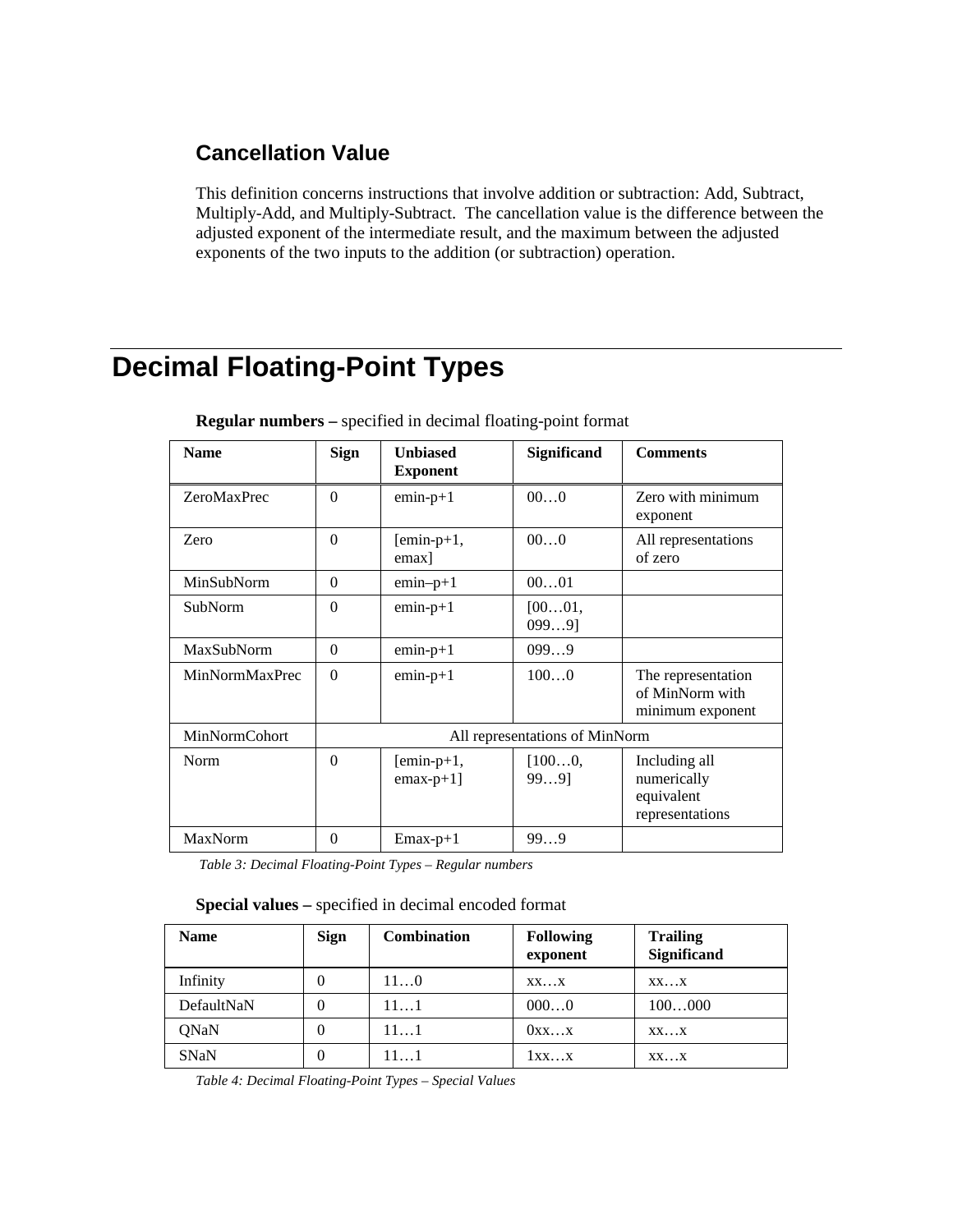### **Chapter 7**

# **Decimal Models**

In this chapter, we describe the decimal models.

We first present a table listing the models in compact format. For each model, we state the operations for which it is applicable, and the order of magnitude of the total number of test cases it represents. In the right-most column, we indicate whether this model is particular for decimal floating-point, or if it has a binary floating-point equivalent model.

|                | <b>Model name</b>                                 | <b>Relevant operations</b> | Number of test<br>cases | <b>Special for</b><br><b>Decimal FP</b> |
|----------------|---------------------------------------------------|----------------------------|-------------------------|-----------------------------------------|
| D <sub>1</sub> | Floating-Point<br><b>Basic Types</b>              | A11                        | 1E4                     | <b>Binary</b><br>equivalent             |
| D2             | Near Decimal FP<br>base values -<br>Numeric Value | A11                        | 1E <sub>3</sub>         | Binary<br>equivalent                    |
| D <sub>3</sub> | Rounding LGSR                                     | All                        | 1E <sub>3</sub>         | <b>Binary</b> based                     |
| D <sub>4</sub> | Overflow and<br>Near Overflow                     | A11                        | 1E2                     | <b>Binary</b><br>equivalent             |
| D <sub>5</sub> | Underflow and<br>Near Underflow                   | All                        | 1E2                     | <b>Binary</b><br>equivalent             |
| D <sub>6</sub> | Corner Rounding<br>Intermediate<br><b>Tasks</b>   | All                        | 1E4                     | <b>Binary</b><br>equivalent             |
| D7             | <b>Sticky Bit</b><br>Calculation                  | All                        | 1E4                     | Binary<br>equivalent                    |
| D <sub>8</sub> | Vicinity of<br>Rounding<br>Boundary               | A11                        | 1E <sub>5</sub>         | <b>Binary</b> based                     |
| D <sup>9</sup> | Special Rounding<br>Cases (Norm)                  | A11                        | 1E <sub>5</sub>         | <b>Binary</b> based                     |
| D10            | Special Rounding<br>Cases (SubNorm)               | A11                        | 1E4                     | Binary based                            |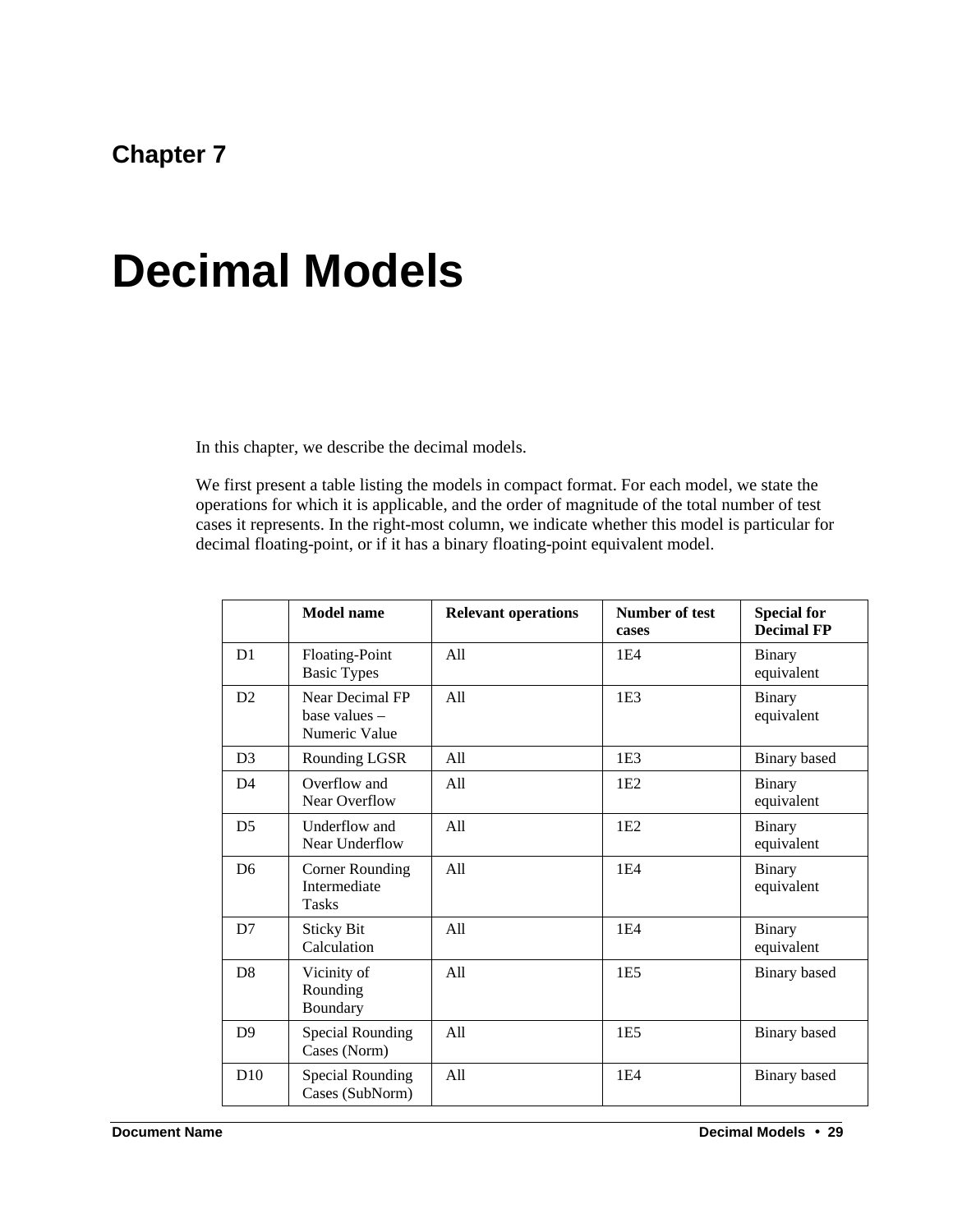| D11             | Trailing and<br>Leading Zeros -<br>Input                               | All           | 1E6             | Decimal<br>specific |
|-----------------|------------------------------------------------------------------------|---------------|-----------------|---------------------|
| D <sub>12</sub> | Trailing and<br>Leading Zeros -<br>Result                              | All           | 1E <sub>6</sub> | Decimal<br>specific |
| D <sub>13</sub> | Zero with all<br>Exponents -<br>Inputs                                 | All           | 1E4             | Decimal<br>specific |
| D14             | Exact Zero with<br>all Exponents -<br>Intermediate<br>Result           | All           | 1E4             | Decimal<br>specific |
| D15             | Clamping                                                               | All           | 1E4             | Decimal<br>specific |
| D <sub>16</sub> | Add: Shift                                                             | Add, subtract | 1E2             | <b>Binary</b> based |
| D17             | Add: Shift<br>Combined with<br><b>Special Fractions</b>                | Add, subtract | 1E7             | <b>Binary</b> based |
| D <sub>18</sub> | <b>Add:</b> Cancellation                                               | Add, subtract | 10              | Binary based        |
| D <sub>19</sub> | Add: Cancellation<br>and Subnormal<br>Result                           | Add, subtract | 1E2             | Binary based        |
| D20             | Add: Shift and<br>Cancellation I                                       | Add, subtract | 1E3             | Binary based        |
| D21             | Add: Shift<br>Combined with<br>Cancellation II                         | Add, subtract | 1E <sub>3</sub> | <b>Binary</b> based |
| D <sub>22</sub> | Add: Shift<br>Combined with<br>Different Number<br>of Trailing Zeros   | Add, subtract | 1E <sub>6</sub> | Decimal<br>specific |
| D23             | Add: Different<br>Number of<br><b>Trailing Zeros</b><br>with Carry     | Add, subtract | 1E2             | Decimal<br>specific |
| D <sub>24</sub> | Mul: Different<br>Number of<br><b>Trailing Zeros</b><br>with Carry     | Mul           | 1E3             | Decimal<br>specific |
| D <sub>25</sub> | Multiply-Add:<br>Shift                                                 | multiply-add  | 1E2             | Binary based        |
| D <sub>26</sub> | Multiply-Add:<br><b>Shift Combined</b><br>with Special<br>Significands | multiply-add  | 1E8             | Binary based        |
| D <sub>27</sub> | Multiply-Add:<br>Cancellation                                          | multiply-add  | 1E2             | Binary based        |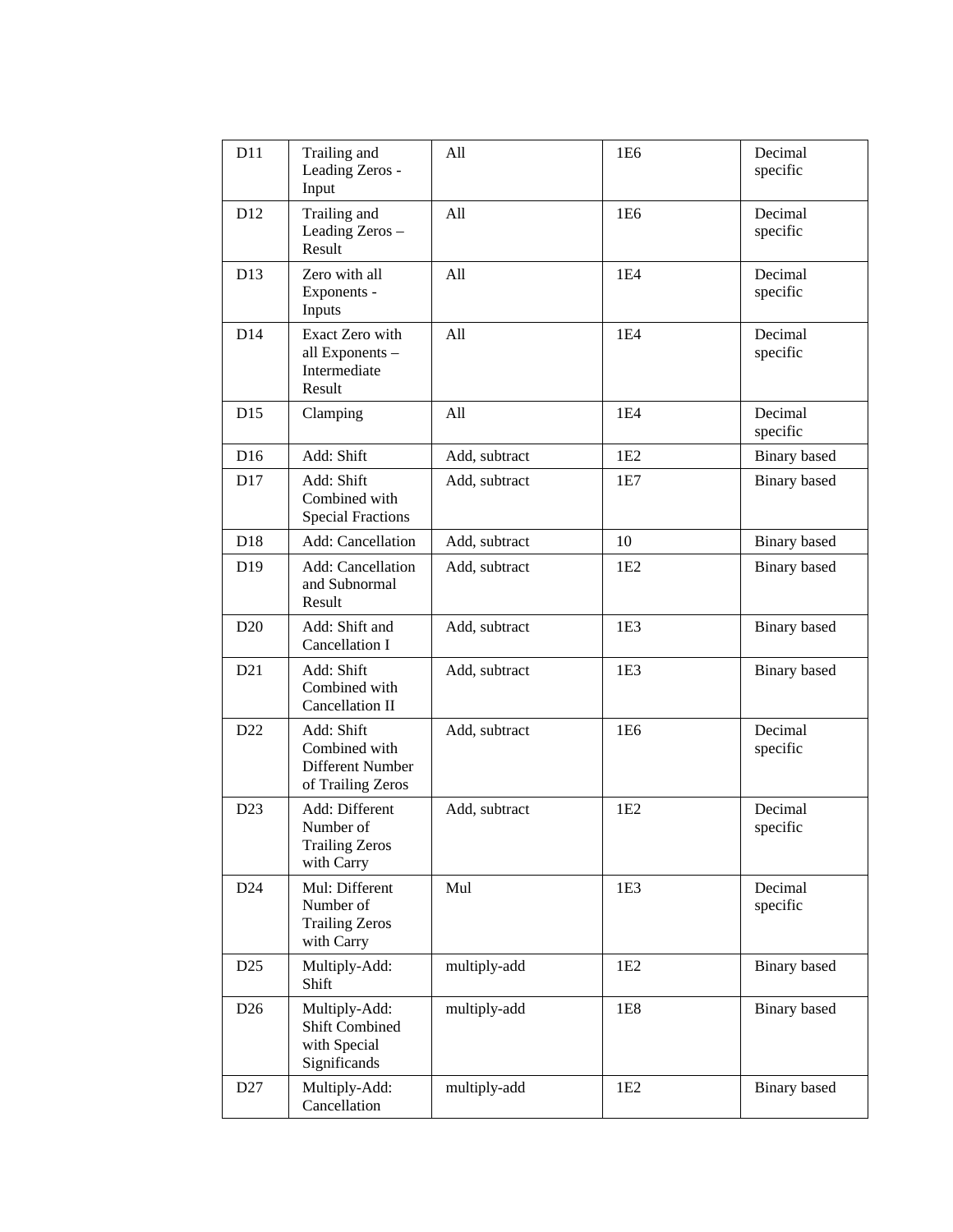| D <sub>28</sub> | Multiply-Add:<br>Cancellation and<br>Subnormal Result                                          | multiply-add      | 1E <sub>3</sub> | <b>Binary</b> based         |
|-----------------|------------------------------------------------------------------------------------------------|-------------------|-----------------|-----------------------------|
| D <sub>29</sub> | Multiply-Add:<br><b>Shift Combined</b><br>with Cancellation<br>I                               | multiply-add      | 1E <sub>3</sub> | <b>Binary</b> based         |
| D30             | Multiply-Add:<br><b>Shift Combined</b><br>with Cancellation<br>П                               | multiply-add      | 1E4             | <b>Binary</b> based         |
| D31             | Multiply-Add:<br><b>Inexact Product</b><br>and Exact Result                                    | multiply-add      | 1E2             | <b>Binary</b><br>equivalent |
| D32             | Multiply-Add:<br><b>Basic Types for</b><br>Product                                             | multiply-add      | 1E <sub>2</sub> | <b>Binary</b><br>equivalent |
| D33             | Multiply-Add:<br>Overflow for<br>Product                                                       | multiply-add      | 1E2             | Binary<br>equivalent        |
| D34             | Multiply-Add:<br>Underflow for<br>Product                                                      | multiply-add      | 1E2             | <b>Binary</b><br>equivalent |
| D35             | Multiply-Add:<br><b>Shift Combined</b><br>with Different<br>Number of<br><b>Trailing Zeros</b> | multiply-add      | 1E <sub>5</sub> | Decimal<br>specific         |
| D <sub>36</sub> | Multiply-Add:<br>Different Number<br>of Trailing Zeros<br>with Carry                           | multiply-add      | 10E4            | Decimal<br>specific         |
| D37             | Compare: Input<br><b>Field Relations</b>                                                       | compare, min, max | 1E2             | <b>Binary</b> based         |
| D38             | Compare: Input<br>Field Relations -<br><b>Close Numbers</b>                                    | compare, min, max | 1E <sub>2</sub> | <b>Binary</b> based         |
| D39             | Compare: Equal<br>Value, Different<br>Representation                                           | compare, min, max | 1E5             | Decimal<br>specific         |
| D40             | Divide: Special<br>Results                                                                     | sqrt, divide, rem | 1E <sub>2</sub> | Binary based                |
| D41             | Divide: Different<br>Number of<br><b>Trailing Zeros</b><br>with Borrow-<br>Inputs and Output   | Divide            | 1E4             | Decimal<br>specific         |
| D42             | Trailing                                                                                       | DPD model         | 1E4             | Decimal                     |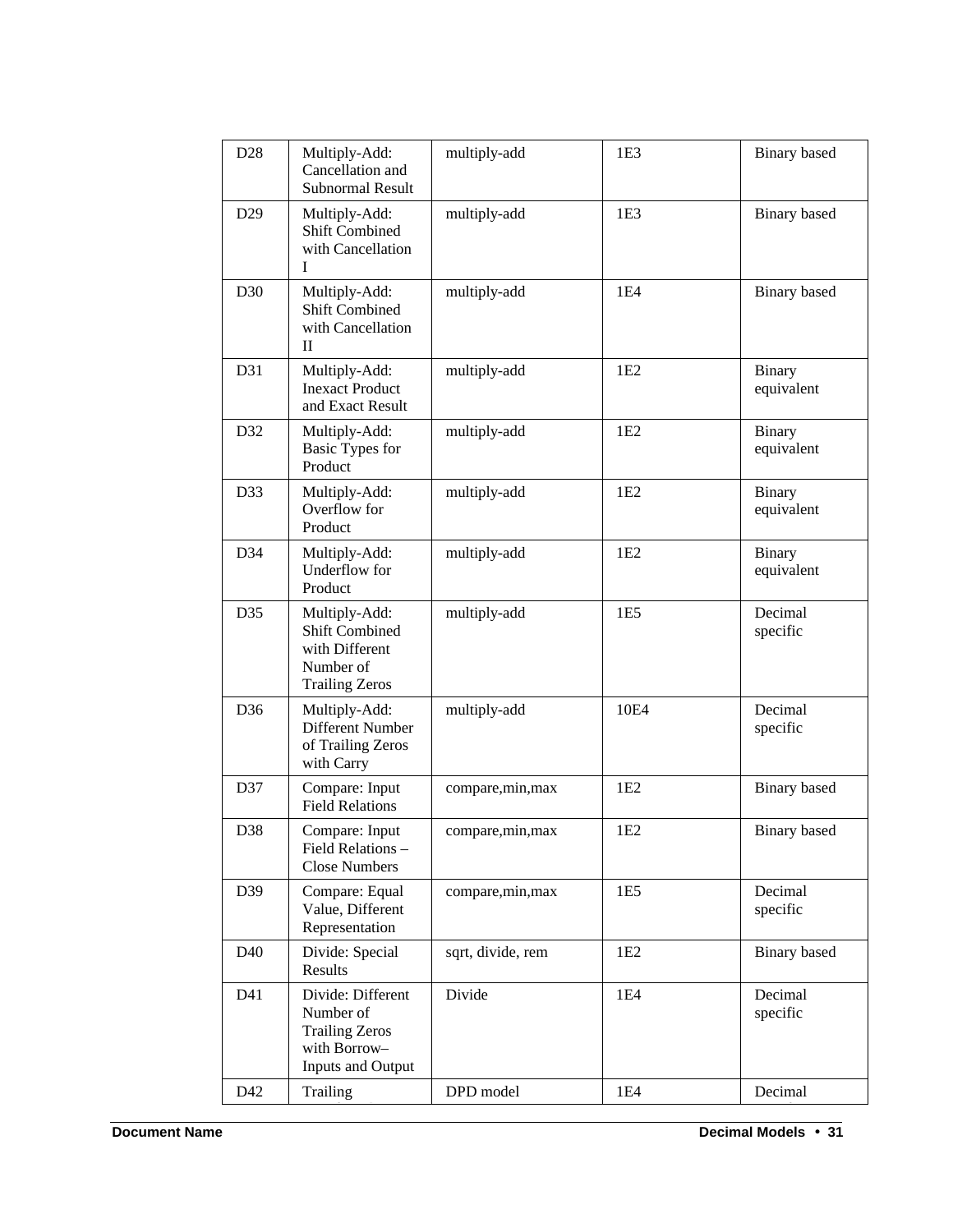|     | Significand                      |           |     | specific            |
|-----|----------------------------------|-----------|-----|---------------------|
| D43 | Combination<br><b>Field Bits</b> | DPD model | 1E1 | Decimal<br>specific |

*Table 5: List of Models*

The models are divided into three main categories: operation-general models, operationspecific models, and models on the encoded format. Within the second category, the relevant operations are specified for each model. For models in which we consider the rounding mode or enable bits irrelevant, these are not mentioned, and are chosen randomly for each test-case. For models in which we would like to test both values of a certain enable bit, or for the rounding mode, we indicate this at the bottom of the model description.

For each model, we indicate its applicability to binary floating-point, as one of the three cases:

- **Binary equivalent.** There exists an equivalent model for binary floating-point, in which case, we will point to the equivalent binary model.
- **Binary based.** There exists an equivalent model for binary floating-point; however, there are significant differences between the binary and decimal models.
- ß **Special for decimal.** This model is suitable only for decimal floating-point.

If the model has a binary equivalent or base, the rounding modes and enable bits will be assumed to be the same as in the binary model. In addition to the four binary rounding modes, for decimal, in models that enumerate all rounding modes, we include the mode: nearest, ties away from zero.

## **Operation-general Models**

D1. **Decimal Floating-Point Basic Types – Inputs and Intermediate/Final Result (binary equivalent)**

This model is equivalent to the binary model B1 "Floating-Point Basic Types – Inputs and Intermediate/Final Result". The basic types are taken from tables 1 and 2.

D2. **Near Decimal FP Base Values – Numeric Distance (binary equivalent)** This model is equivalent to the binary model B2 "Near FP Base Values – Numeric Distance", using the decimal basic types that are single values, as defined in table 1. The deviation is taken to enumerate all values up to 20 ulp.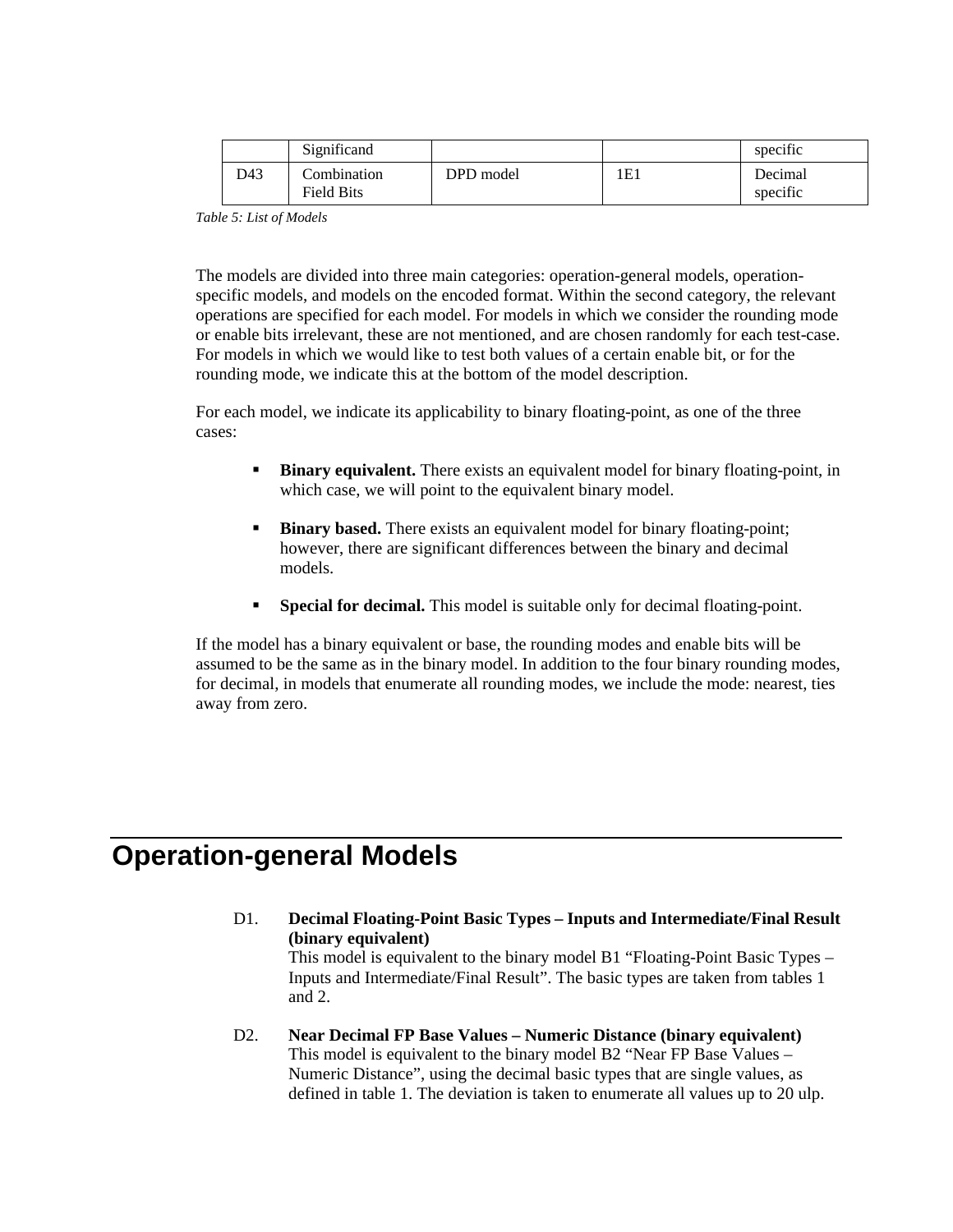D3. **Rounding LGSR (Sign, LSD, Guard, Sticky, Rounded) (binary based)** This model is based on the binary model B4 "Rounding – Sign, LSB, Guard bit, Sticky Bit". We will fully describe the model here, because it differs from the binary model. The model takes all combinations from the table below:

| <b>Sign</b> | <b>LSD</b>                | Guard | <b>Sticky</b> | <b>Rounded</b> |
|-------------|---------------------------|-------|---------------|----------------|
|             | Even: $\{0, 2, 4, 6, 8\}$ |       |               |                |
|             | Odd: $\{1, 3, 5, 7,$      | 1-4   |               |                |
|             | 9                         |       |               |                |
|             |                           | $6-9$ |               |                |

Of course, when the Guard digit or Sticky bit are non-zero, then the Rounded bit must be 1.

#### D4. **Overflow and Near Overflow (binary equivalent)**

This model is equivalent to model B5 "Overflow and Near Overflow". Whereas in the binary model, we tested values that differed by up to 5 ulp from MaxNorm, here we will take a difference of up to 20 ulp in order to test modifications of up to 2 digits, relative to maxNorm.

#### D5. **Underflow and Near Underflow (binary equivalent)**

This model is equivalent to model B6 "Underflow and Near Underflow". Note that the equivalent value to the binary MinNorm is the decimal MinNormMaxPrec as defined in table 1. We test values that differ by up to 20 ulp.

#### D6. **Corner Rounding Intermediate Tasks (binary equivalent)**

This model is equivalent to model B7 "Corner Rounding Intermediate Tasks".

#### D7. **Sticky Bit Calculation (binary equivalent)**

This model is equivalent to model B8 "Sticky Bit Calculation". Every bit that is biased to be 0 in the binary model should be biased to be P in the decimal model.

#### D8. **Vicinity of Rounding Boundaries (binary based)**

This model is based on the model B9 "Vicinity of Rounding Boundaries". We specify the exact constraints on the intermediate result as all combinations in the table below: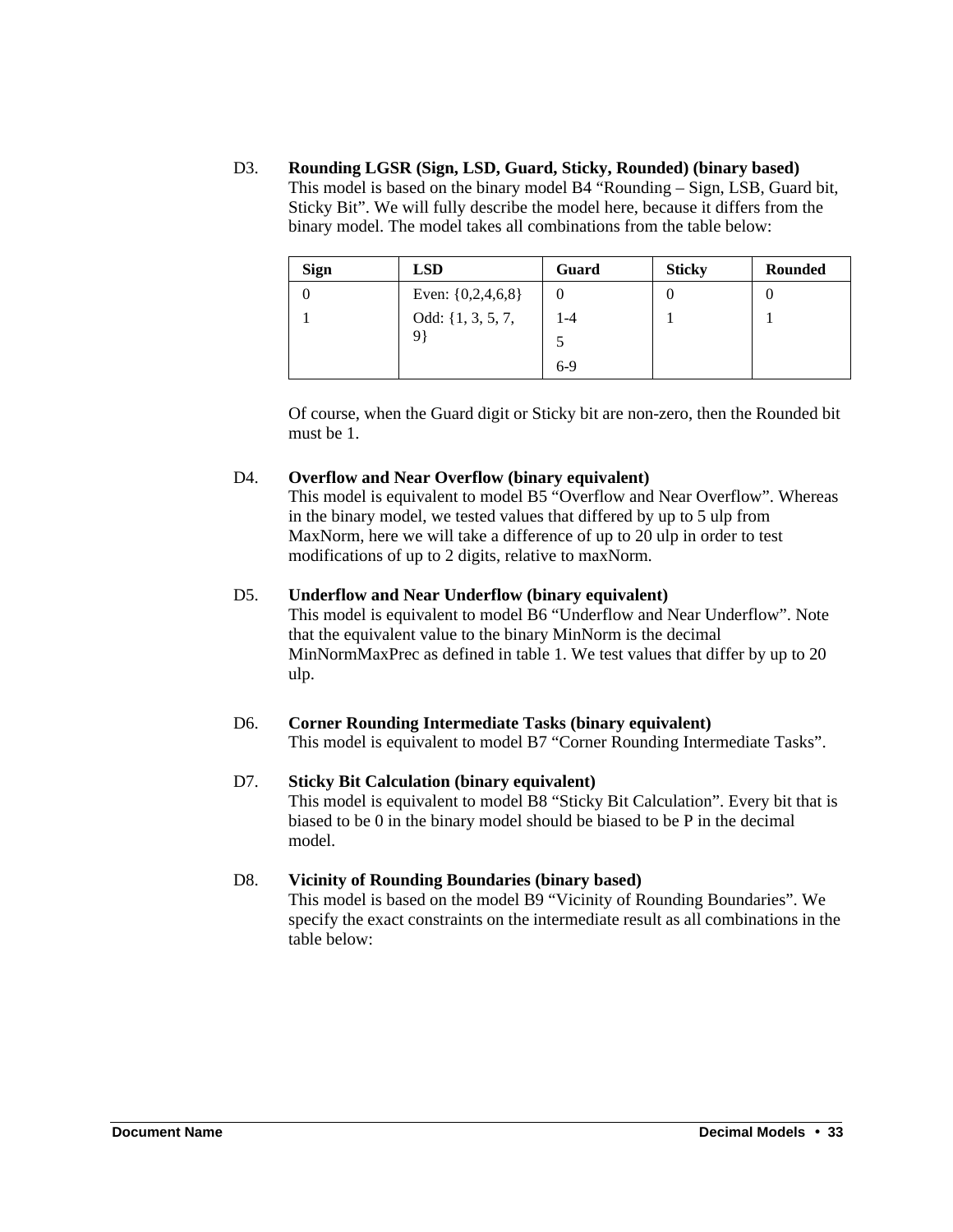| <b>Fields of the intermediate result</b> |                           |                    |                   |  |
|------------------------------------------|---------------------------|--------------------|-------------------|--|
| <b>Extra digits</b>                      | <b>LSD</b>                | <b>Guard digit</b> | <b>Sticky bit</b> |  |
| 0000001                                  | Even: $\{0, 2, 4, 6, 8\}$ | 0                  |                   |  |
| 0000002                                  | Odd: $\{1, 3, 5, 7, 9\}$  | $1 - 4$            |                   |  |
| $\cdots$                                 |                           |                    |                   |  |
| 0000099                                  |                           | $6-9$              |                   |  |
| 99999900                                 |                           |                    |                   |  |
| 99999901                                 |                           |                    |                   |  |
| .                                        |                           |                    |                   |  |
| 99999999                                 |                           |                    |                   |  |

#### D9. **Special Rounding Cases – Normal (binary based)**

In this model we test interesting input significands. It is based on the binary model B10 "Special Rounding Cases (Normal)"; however here we are interested only in a subset of the cases described in the binary model. We test each combination from the table below:

| <b>Fields of the intermediate result</b> |                 |                    |                           |                    |                   |
|------------------------------------------|-----------------|--------------------|---------------------------|--------------------|-------------------|
| <b>Sign</b>                              | <b>Exponent</b> | <b>Significand</b> | <b>LSD</b>                | <b>Guard digit</b> | <b>Sticky bit</b> |
| 0                                        |                 | 99999              | Even: $\{0, 2, 4, 6, 8\}$ |                    |                   |
|                                          | $emin-p+1$      | $(0-8)9999$        | Odd: $\{1, 3, 5, 7, 9\}$  | $1 - 4$            |                   |
|                                          | $emax-p+1$      | $X/0-8/999$        |                           |                    |                   |
|                                          | random          | $\cdots$           |                           | $6-9$              |                   |
|                                          | value           | $XXX/0-8/9$        |                           |                    |                   |

#### D10. **Special Rounding Cases – SubNormal (binary based)**

This model is based on the binary model B12 "Special Rounding Cases (SubNormal)". It is similar to the previous model (D9), however, for the values of the exponent, we enumerate all possible adjusted subnormal exponents, that is all adjusted exponents between *emin-p+1* to *emin-1*.

#### D11. **Trailing and Leading Zeros – Inputs (Special for Decimal)**

For each of the inputs, iterate over all possible numbers of leading and trailing zeros, as follows:

One significant digit, along with each possible number of leading zeros: P00…0, 0P00…0, 00P00…0, …, 00…0P0, 00…P

Two significant digits, along with each possible number of leading zeros: PP00…0, 0PP00…0, …, 00…0PP0,…, 00…0PP

Three significant digits, along with each possible number of leading zeros: PXP00…0, 0PXP00…0, …, 00…0PXP0, 00…0PXP

…

p-1 significant digits, along with each possible number of leading zeros: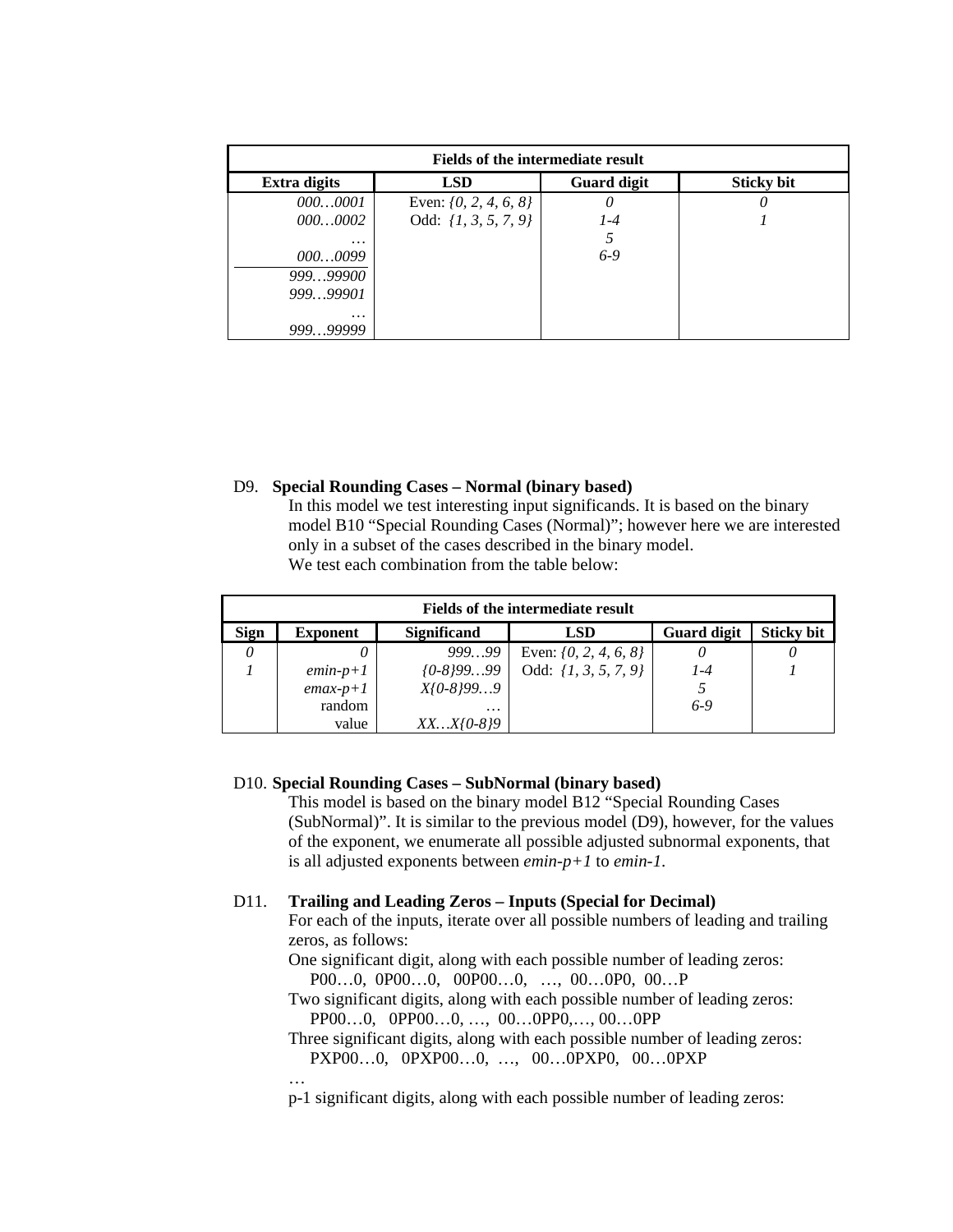PXX…XP0, 0PXX…XP

p significant digits, along with each possible number of leading zeros: PXX…XP

This model is fairly large; we will consider using a reduced version

#### D12. **Trailing and Leading Zeros – Result Combined with Exponent Relation (Special for Decimal)**

This model tests the correct calculation of the number trailing zeros, and the exponent of the final result. We enumerate all combinations from the table below.

| <b>Final result</b>       | <b>Intermediate</b> |                   |                | Final exponent -<br>preferred exponent |
|---------------------------|---------------------|-------------------|----------------|----------------------------------------|
|                           | Guard<br>digit      | <b>Sticky bit</b> | Rounded<br>bit |                                        |
| All values                | $\theta$            | $\Omega$          | $\theta$       | $p+1$                                  |
| specified in<br>model D11 | $\mathbf{P}$        | 1                 | 1              | p                                      |
|                           |                     |                   |                | $\ddotsc$                              |
|                           |                     |                   |                |                                        |
|                           |                     |                   |                | $\Omega$                               |
|                           |                     |                   |                | $-1$                                   |
|                           |                     |                   |                | $-2$                                   |
|                           |                     |                   |                | $\ddotsc$                              |
|                           |                     |                   |                | $-p+1$                                 |

#### D13. **Zero with all Exponents - Inputs (Special for Decimal)**

For input 1 take a significand of 0 and enumerate over all exponents. For each such exponent, select input 2 with a random significand, once with an exponent greater than that of input 1, and once with an exponent less than that of input 1. Then switch inputs 1 and 2.

D14. **Exact Zero with all Exponents – Intermediate Result (Special for Decimal)** Generate an exact result of 0. Enumerate over all values for the exponent.

#### D15. **Clamping (Special for Decimal)**

Generate all intermediate results of the following form:

| <b>Exponent</b> | <b>Significand</b> | <b>Sticky bit</b> |
|-----------------|--------------------|-------------------|
| $emax - p$      | $0$ $PXXX$         |                   |
| $emax - p + 1$  | 00PXX              |                   |
| $emax - p + 2$  | $\cdots$           |                   |
| $\cdots$        | 000PX              |                   |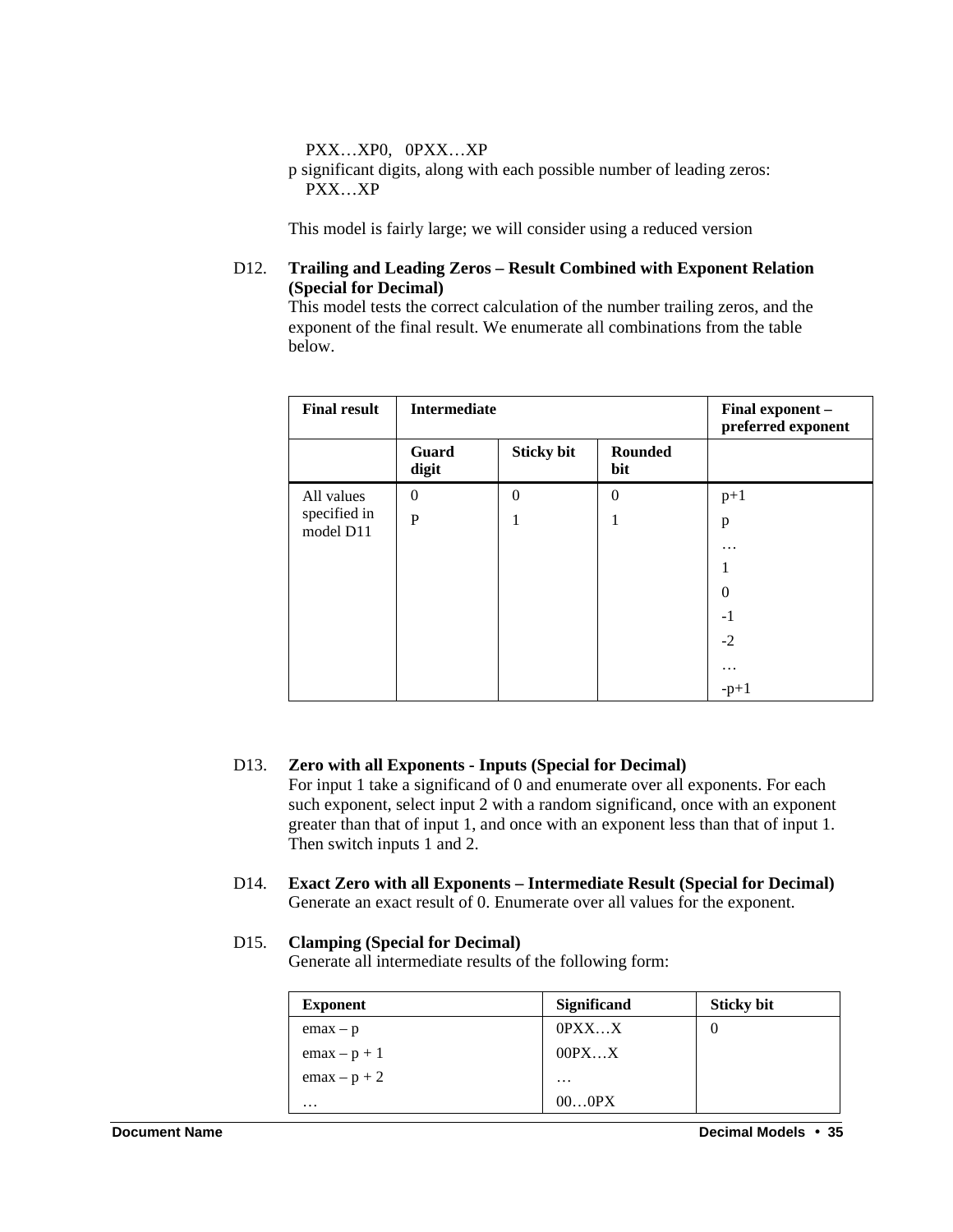| emax       | 000P            |  |
|------------|-----------------|--|
| $emax + 1$ | $000$ Guard = P |  |

### **Models for Add and Subtract**

#### D16. **Add: Shift (binary based)**

This model is based on the binary model B13 "Add: Shift". The only difference for decimal floating-point is that here we refer to the adjusted exponents.

#### D17. **Add: Shift Combined with Special Significands (binary based)**

This model is based on the binary model B14 "Add: Shift Combined with Special Significands".

The adjusted exponent difference and sign difference are defined as in model D16 "Add: Shift". In addition, the significand of each input enumerates over all options from model D11 "Trailing and Leading Zeros – Inputs".

#### D18. **Add: Cancellation (binary based)**

This model is based on the binary model B15 "Add: Cancellation". The cancellation value enumerates over all values in the range:  $[-p, +1]$ .

#### D19. **Add: Cancellation and Subnormal Result (binary based)**

This model is based on the binary model B16 "Add: Cancellation and SubNorm Result".

The cancellation value is as defined in model D18 "Add: Cancellation". In addition, the final result's adjusted exponent enumerates over all values in the range [*emin*–*p*+1, *emin*-1], which are the adjusted exponents corresponding to subnormal numbers.

#### D20. **Add: Shift Combined with Cancellation I (binary based)**

This model is based on the binary model B17 "Add: Shift Combined with Cancellation 1".

The adjusted exponent difference between the two inputs enumerates over the values {-1, 0, 1}. The cancellation value is as defined in model D18 "Add: Cancellation". In addition, the unbiased exponent of the result enumerates over the values:

- $\bullet$  *emin-p+1*
- *A value in the range (emin-p+1 , emin)*
- *emin*
- *A value in the range (emin , emax)*
- *emax*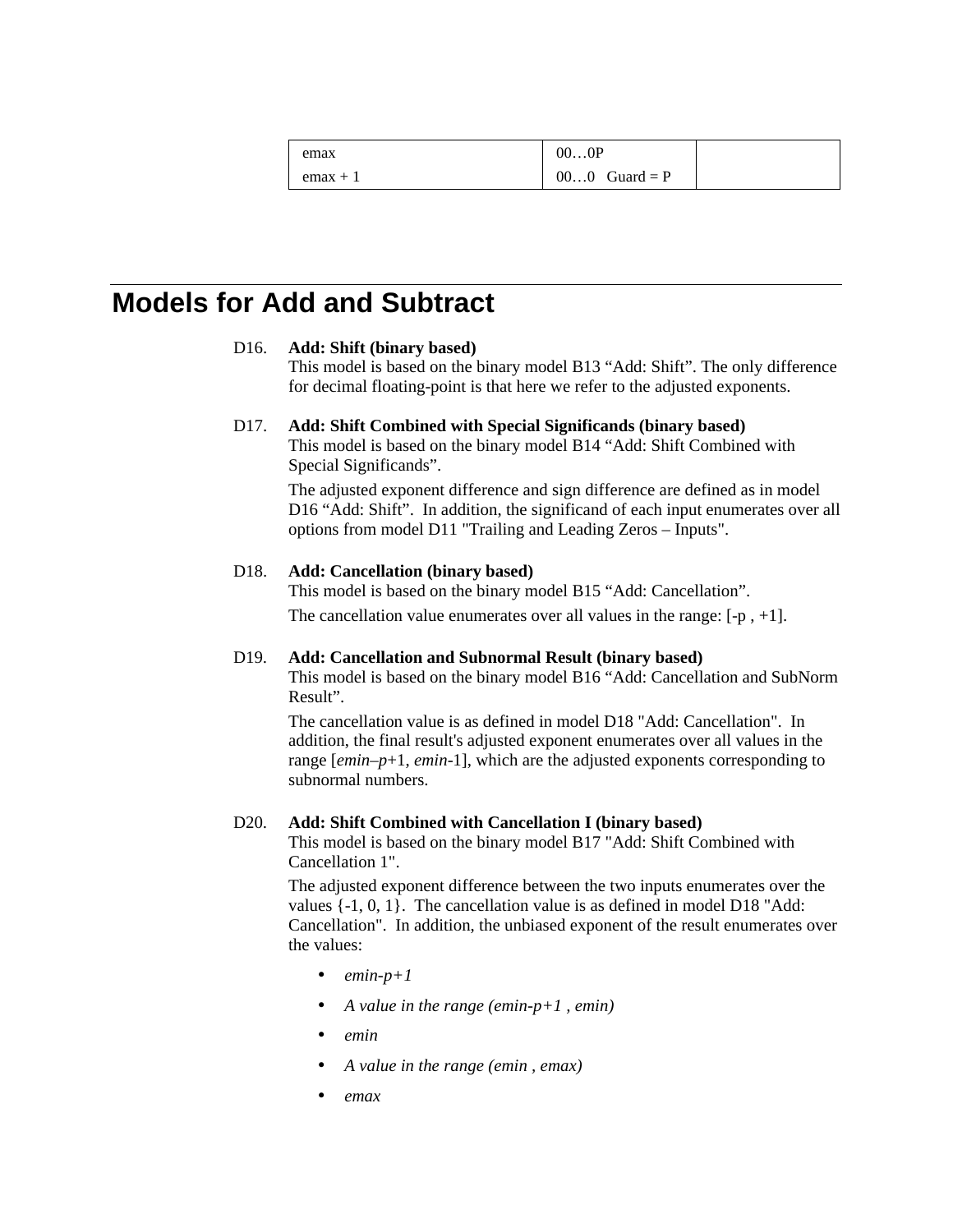For each case, we test both values of the sticky bit.

#### D21. **Add: Shift Combined with Cancellation II (binary based)**

This model is based on the binary model B18 "Add: Shift Combined with Cancellation 2".

The adjusted exponent difference between the two inputs is as defined in model D16 "Add: Shift". The cancellation value enumerates over the values  $\{-1, 0, 1\}$ . In addition, the unbiased exponent of the result enumerates over the values:

- $\bullet$  *emin-p+1*
- *A value in the range (emin-p+1 , emin)*
- *emin*
- *A value in the range (emin , emax)*
- *emax*

For each case, we test both values of the sticky bit.

#### D22. **Add: Shift Combined with Different Number of Trailing Zeros (Special for decimal)**

This model is a refinement of model D16 "Add: Shift". The relationship between the input adjusted exponents is defined by model D16. In addition, for each of the inputs we enumerate the number of trailing zeros. To summarize, we get the following table:

| Shift between adjusted exponents      | <b>Input 1 significand</b> | Input 2<br>significand |
|---------------------------------------|----------------------------|------------------------|
| random value $\langle -(p+1) \rangle$ | PXX XP                     | PXX XP                 |
| $-(p+1)$                              | $PX$ $XP()$                | $PX$ $XPO$             |
| $-p$                                  | $PX$ $XP00$                | $PX$ $XP00$            |
| .                                     | .                          | .                      |
| $\Omega$                              | PPO000                     | PPO000                 |
| .                                     | P00000                     | P00000                 |
| $+p$                                  |                            |                        |
| $+p+1$                                |                            |                        |
| random value $> p+1$                  |                            |                        |

D23. **Add: Different Number of Trailing Zeros with Carry (Special for decimal)** The significand of the result takes on all the forms described in model D12 "Trailing and Leading Zeros – Result Combined with Exponent Relation". For each such case we generate one test-case with carry and one without carry. By carry, we refer to the state in which the adjusted exponent of the intermediate result is larger by one than the larger between the adjusted exponents of the addends.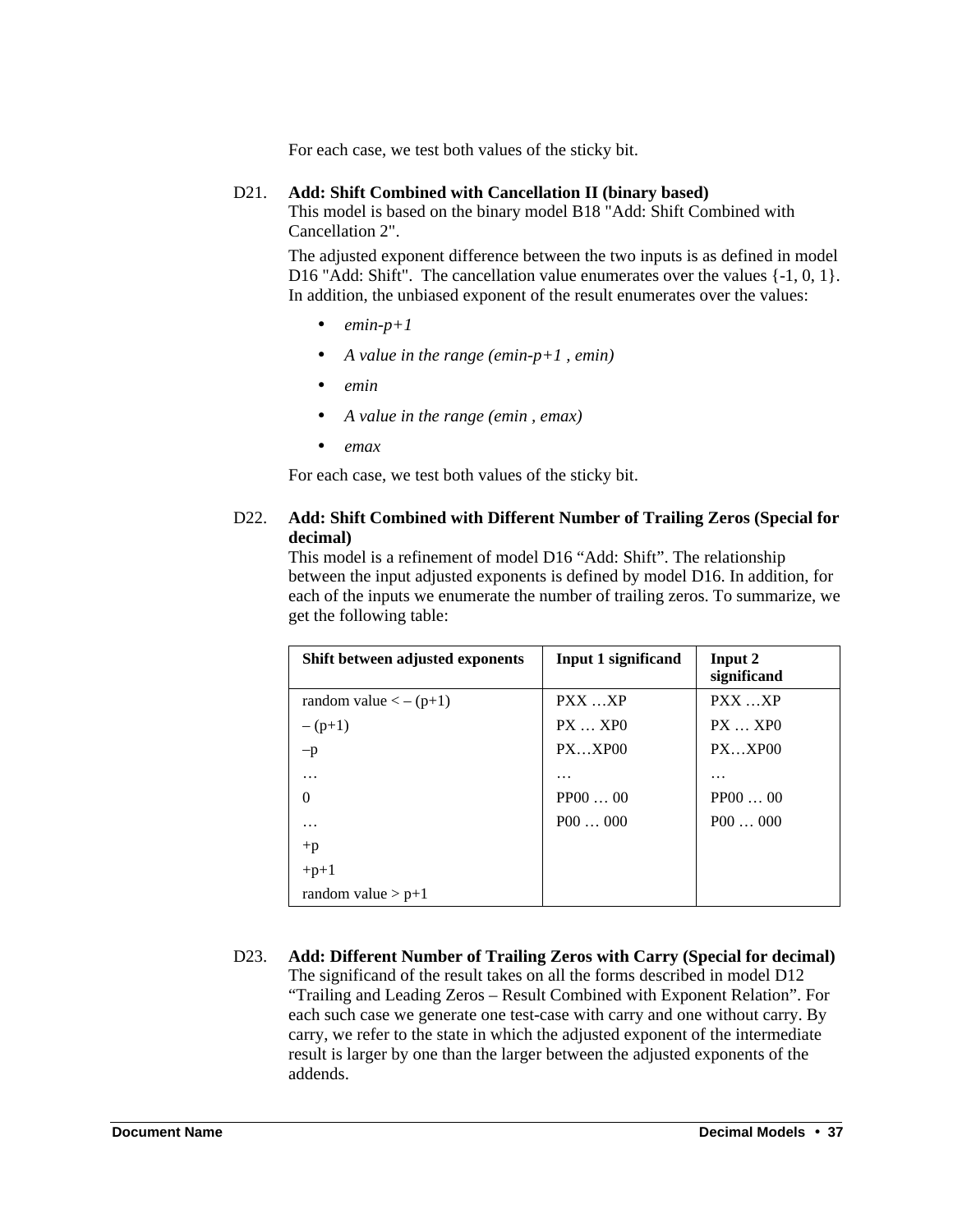# **Models for Multiply**

D24. **Different Number of Trailing Zeros with Carry (special for decimal)** The significand of the result takes on all the forms described in model D12 "Trailing and Leading Zeros – Result Combined with Exponent Relation". For each such case we generate one test-case with carry and one without carry. By carry, we refer to the state in which the adjusted exponent of the intermediate result is larger by one than the sum of the adjusted exponents of the multiplicands.

## **Models for Fused Multiply Add**

#### D25. **Multiply-Add: Shift (binary based)**

This model is based on the binary model B19 "Multiply-Add: Shift". The difference in adjusted exponents between addend and the product (the result of the multiplication phase) enumerates over the following values:

- a value smaller than  $-(2*p+1)$
- All values in the range  $[-(2^*p+1), p+1]$
- a value greater than  $p+1$

For each difference, a task is created in which the signs of the addend and product are equal, and another in which the signs are different.

D26. **Multiply-Add: Shift Combined with Special Significands (binary based)** This model is based on the binary model B20 "Multiply-Add: Shift Combined with Special Significands".

The adjusted exponent difference and sign difference are defined as in model D25 "Multiply-Add: Shift". In addition, the significands of the product and addend enumerate all options from model D11 "Trailing and Leading Zeros – Inputs". For this purpose, the precision of the product is taken as  $2 * p$ .

#### D27. **Multiply-Add: Cancellation (binary based)**

This model is based on the binary model B21 "Multiply-Add: Cancellation".

The cancellation value enumerates over all values in the range:  $[-(2<sup>*</sup>p-1)$ ,  $+1]$ .

Note that for the Multiply-add instruction, 'cancellation value' is defined as the difference between the adjusted exponent of the intermediate result, and the maximum between the adjusted exponents of the product and addend.

D28. **Multiply-Add: Cancellation and Subnormal Result (binary based)** This model is based on the binary model B22 "Multiply-Add: Cancellation and SubNorm Result".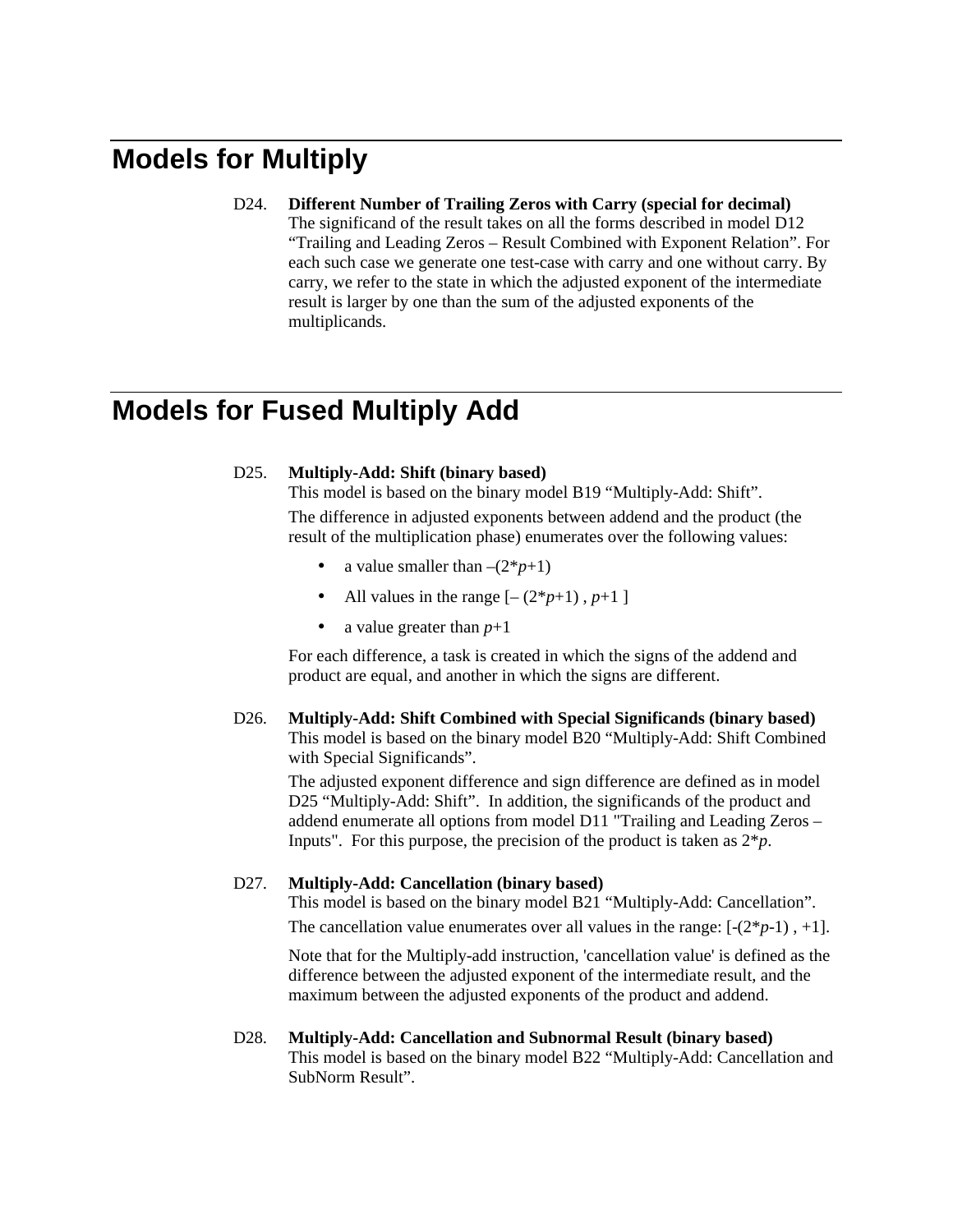The cancellation value is as defined in model D27 "Multiply-Add: Cancellation". In addition, The final result's adjusted exponent enumerates over all values in the range [*emin*–*p*+1, *emin*-1], which are the adjusted exponents corresponding to subnormal numbers.

#### D29. **Multiply-Add: Shift Combined with Cancellation I (binary based)**

This model is based on the binary model B23 "Multiply-Add: Shift Combined with Cancellation 1".

The adjusted exponent difference between the two inputs enumerates over the values {-1, 0, 1}. The cancellation value is as defined in model D27 "Multiply-Add: Cancellation". In addition, the unbiased exponent of the result enumerates over the values:

- $\bullet$  *emin-p+1*
- *A value in the range (emin-p+1 , emin)*
- *emin*
- *A value in the range (emin , emax)*
- *emax*

For each case, we test both values of the sticky bit.

#### D30. **Multiply-Add: Shift Combined with Cancellation II (binary based)**

This model is based on the binary model B24 "Multiply-Add: Shift Combined with Cancellation 2".

The adjusted exponent difference between the two inputs is as defined in model D25 "Multiply-Add: Shift". The cancellation value enumerates over the values  $\{-1, 0, 1\}$ . In addition, the unbiased exponent of the result enumerates over the values:

- $\bullet$  *emin-p+1*
- *A value in the range (emin-p+1 , emin)*
- *emin*
- *A value in the range (emin , emax)*
- *emax*

For each case, we test both values of the sticky bit.

### **Multiply-Add: Interesting Events**

These models check cases where the product causes an event while the addition cancels that event.

D31. **Multiply-Add: Inexact Product and Exact Result (binary equivalent)** This model is equivalent to the binary model B25 "Multiply-Add: Inexact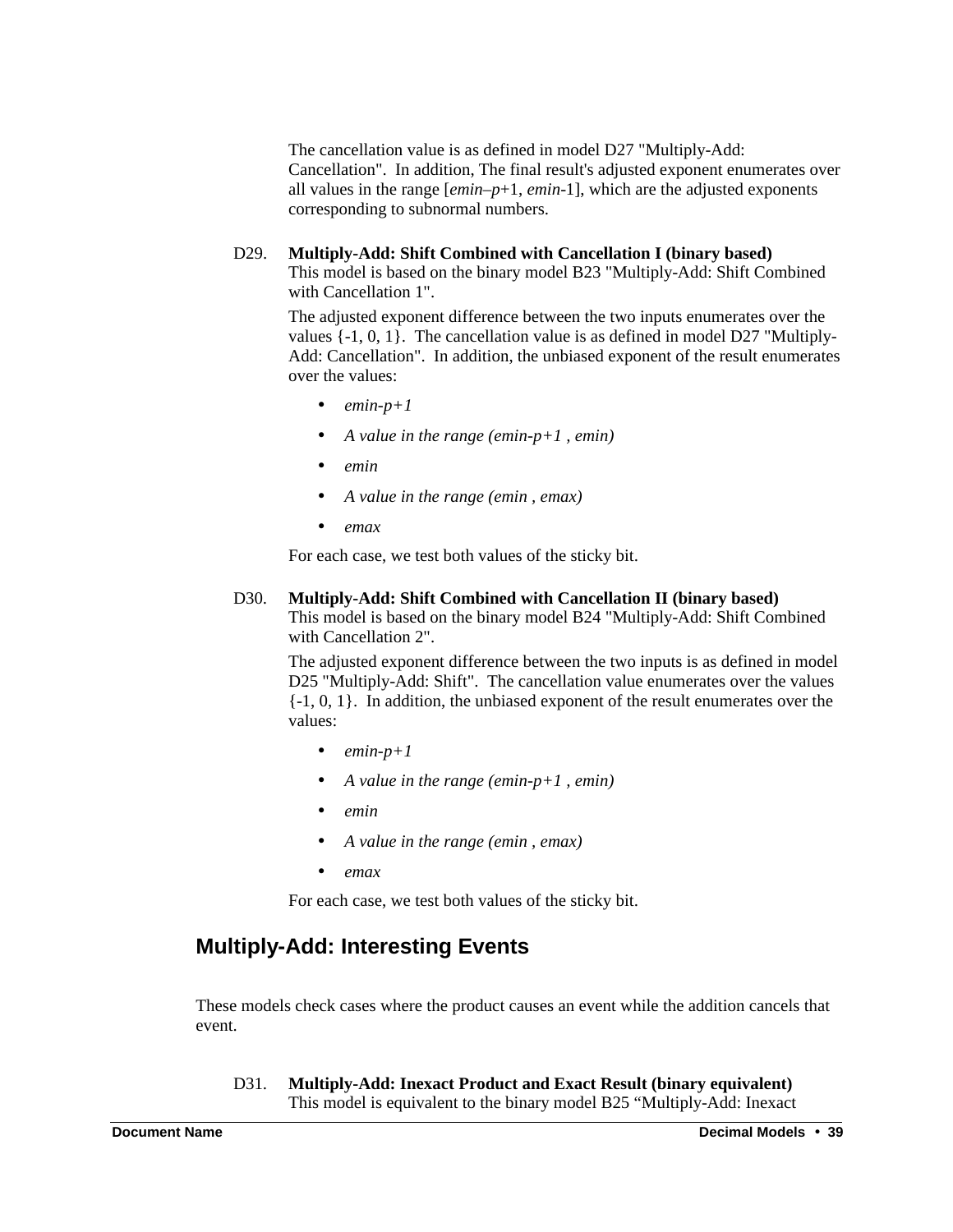Product and Exact Result". It uses model D7 "Sticky Bit Calculation" as its main building block.

- D32. **Multiply-Add: Basic Types for Product (binary equivalent)** This model is equivalent to the binary model B26 "Multiply-Add: Basic Types for Product". The basic types are taken from tables 1 and 2.
- D33. **Multiply-Add: Overflow for Product (binary equivalent)** This model is equivalent to the binary model B27 "Multiply-Add: Overflow for Product". It uses model D4 "Overflow and Near Overflow" as its main building block.
- D34. **Multiply-Add: Underflow for Product (binary equivalent)** This model is equivalent to the binary model B28 "Multiply-Add: Underflow for Product". It uses model D5 "Underflow and Near Underflow" as its main building block.
- D35. **Multiply-Add: Shift Combined with Different Number of Trailing Zeros (Special for decimal)**

This model is a combination between model D25 "Add: Shift" and model D11 "Trailing and Leading Zeros – Inputs". The significands of the inputs take on all the values from model D11, while the relationship between input adjusted exponents is defined by model D25.

D36. **Multiply-Add: Different Number of Trailing Zeros with Carry (Special for decimal)**

The significand of the result takes on all the forms described in model D13 "Trailing and Leading Zeros – Result Combined with Exponent Relation". For each such case we generate one test-case with carry and one without carry.

## **Models for Compare, Min, Max**

| π<br><b>First input</b> | <b>Second input</b> | <b>Difference</b><br><b>between</b><br>exponents | <b>Difference</b><br>between<br>significands | Difference in<br>magnitudes |
|-------------------------|---------------------|--------------------------------------------------|----------------------------------------------|-----------------------------|
| $+$ Normal              | $+ Normal$          | > 0                                              | > 0                                          | > 0                         |
| - Normal                | - Normal            | $= 0$                                            | $= 0$                                        | $= 0$                       |
| $^{+}$                  | $+$ SubNormal       | < 0                                              | < 0                                          | < 0                         |
| SubNormal               | - SubNormal         |                                                  |                                              |                             |
| - SubNormal             | $\theta$            |                                                  |                                              |                             |
| $\mathbf c$<br>$\Omega$ | $+$ Infinity        |                                                  |                                              |                             |
| $+$ Infinity            | -Infinity           |                                                  |                                              |                             |
| -Infinity               | <b>NaN</b>          |                                                  |                                              |                             |
| <b>NaN</b>              |                     |                                                  |                                              |                             |

D37. **Compare: Input Field Relations – Normal Numbers (binary based)** This model is based on model B29 "Compare: Different Input Fields Relations". A test-case will be created for each combination in the following table: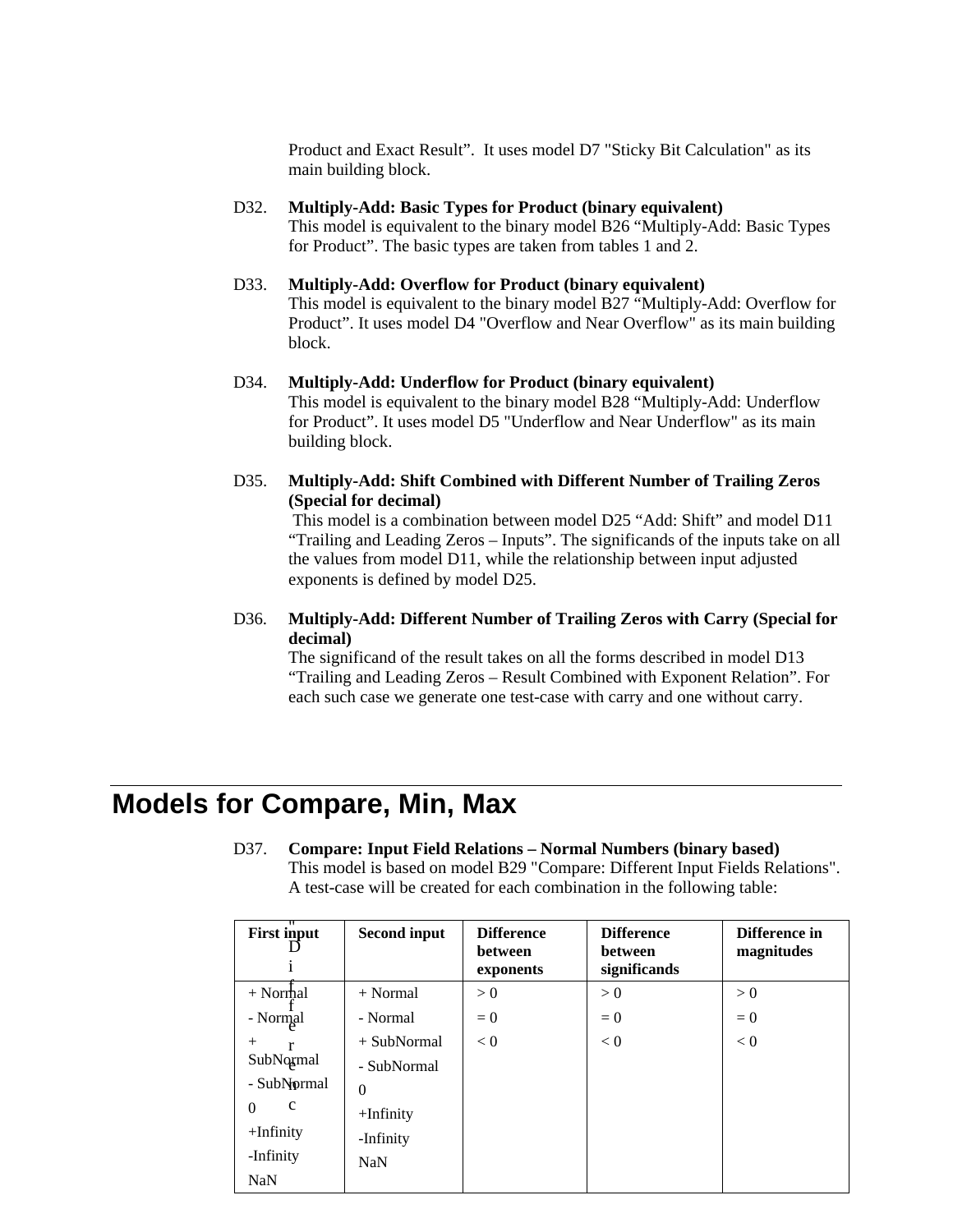e in magnitude" refers to the relation between the absolute values of the two inputs. It is only relevant when both inputs are normal (or both subnormal), when the exponent difference is "<" and the significand difference is ">" or vice versa.

D38. **Compare: Input Field Relations – Close Numbers (binary based)** This model is based on tasks from model B29 "Compare: Different Input Fields Relations", which are not covered by model D39 above. A test-case will be created for each combination in the following table:

| <b>First input</b> | <b>Second</b><br>input | <b>Difference</b><br>between<br>adjusted<br>exponents | Difference in<br>magnitudes | number of<br>identical digits<br>(adjusted) |
|--------------------|------------------------|-------------------------------------------------------|-----------------------------|---------------------------------------------|
| $+$ Norm           | $+$ Norm               | $= 0$                                                 | > 0                         | 0                                           |
| - Norm             | - Norm                 |                                                       | < 0                         |                                             |
| $+$ SubNorm        | $+$ SubNorm            |                                                       |                             | $\cdots$                                    |
| - SubNorm          | - SubNorm              |                                                       |                             | p                                           |

"Number of identical digits (adjusted)" is the length of the common prefix of the two significands, when the most significant nonzero digits are aligned. It is a measure of how close the input magnitudes are to each other. For example, the numbers 1234e0 and 12e2 have two identical digits.

#### D39. **Equal Value, Different Representation (special for decimal)**

This model aims to test the comparison between numbers of the same cohort. For each of the types +Norm, -Norm, +SubNorm, -SubNorm, do the following: For each possible number of leading zeros, select a random number whose significand has this number of zeros. For each representation of the selected number, compare it with all other representations in this cohort. The inputs should have their positions switched in about half of the tasks. Tasks For the Normal and Subnormal basic types, the chosen value should be one that has several different representations.

## **Models for Square-Root, Divide, Remainder**

#### D40. **Divide: Special Results (binary based)**

This model is based on the model B29 "Divide: Special Results". The intermediate result enumerates over all combinations from the following table:

| <b>Borrow</b>                | Mask on the intermediate result significand |
|------------------------------|---------------------------------------------|
| Borrow does / does not occur | PXXXXXX                                     |
|                              | OPXX XXX                                    |